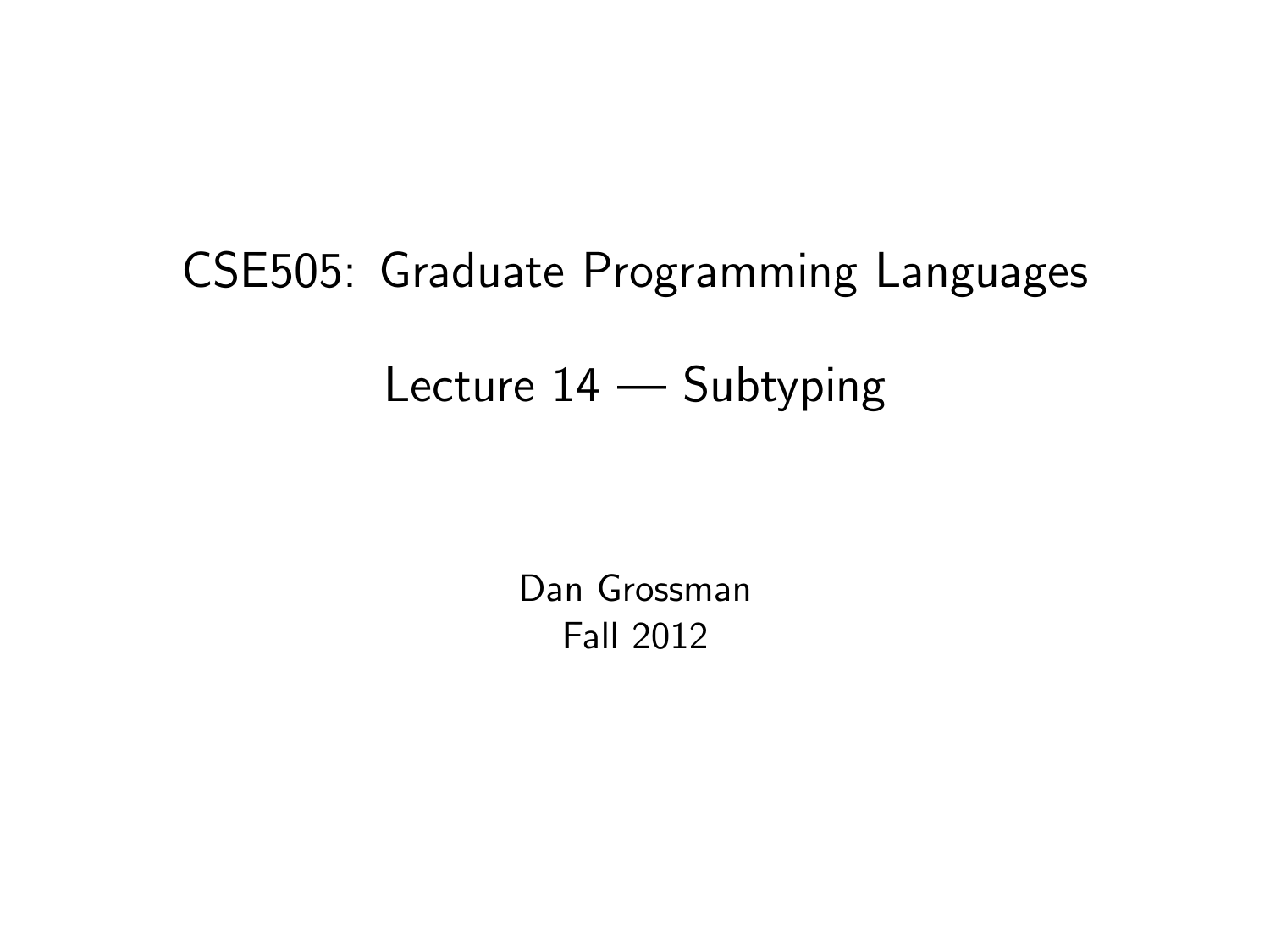#### Being Less Restrictive

"Will a  $\lambda$  term get stuck?" is undecidable, so a sound, decidable type system can always be made less restrictive

An "uninteresting" rule that is sound but not "admissable":

 $\Gamma \vdash e_1 : \tau$  $\Gamma \vdash$  if true  $e_1$   $e_2$  :  $\tau$ 

We'll study ways to give one term many types ("polymorphism")

Fact: The version of STLC with explicit argument types  $(\lambda x : \tau, e)$  has no polymorphism: If  $\Gamma \vdash e : \tau_1$  and  $\Gamma \vdash e : \tau_2$ , then  $\tau_1 = \tau_2$ 

Fact: Even without explicit types, many "reuse patterns" do not type-check. Example:  $(\lambda f. (f \ 0, f \ true))(\lambda x. (x, x))$ (evaluates to  $((0,0),$  (true, true)))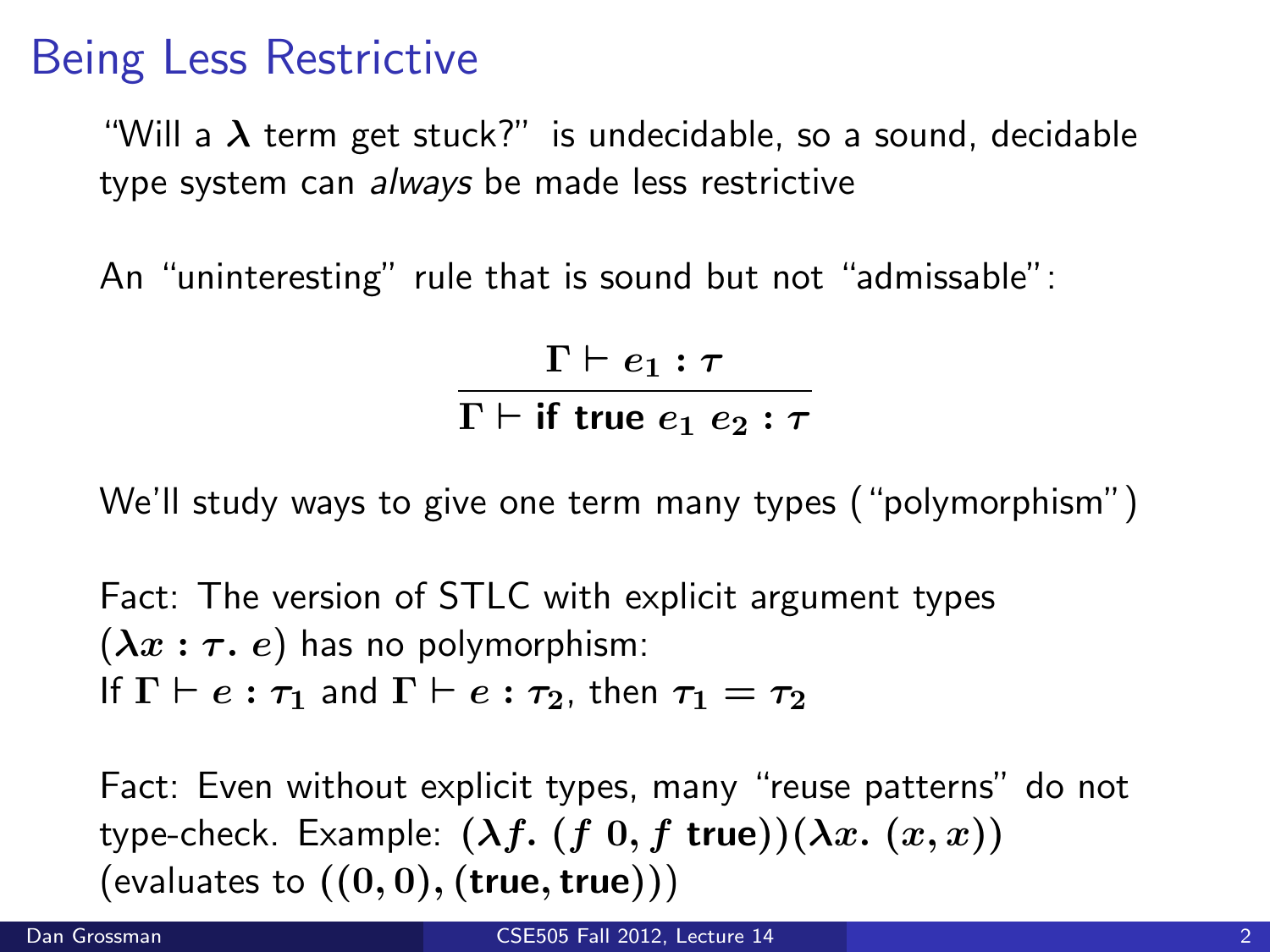## An overloaded PL word

Polymorphism means many things. . .

- Ad hoc polymorphism:  $e_1 + e_2$  in SML $<<$ Java $<<$ ++
- Ad hoc, cont'd: Maybe  $e_1$  and  $e_2$  can have different run-time types and we choose the  $+$  based on them
- **•** Parametric polymorphism: e.g.,  $\Gamma \vdash \lambda x. x : \forall \alpha.\alpha \rightarrow \alpha$  or with explicit types:  $\Gamma \vdash \Lambda \alpha$ .  $\lambda x : \alpha$ .  $x : \forall \alpha \ldotp \alpha \rightarrow \alpha$ (which "compiles" i.e. "erases" to  $\lambda x. x$ )
- $\triangleright$  Subtype polymorphism: new Vector().add(new C()) is legal Java because new C() has types Object and C

. . . and nothing.

(More precise terms: "static overloading," "dynamic dispatch," "type abstraction," and "subtyping")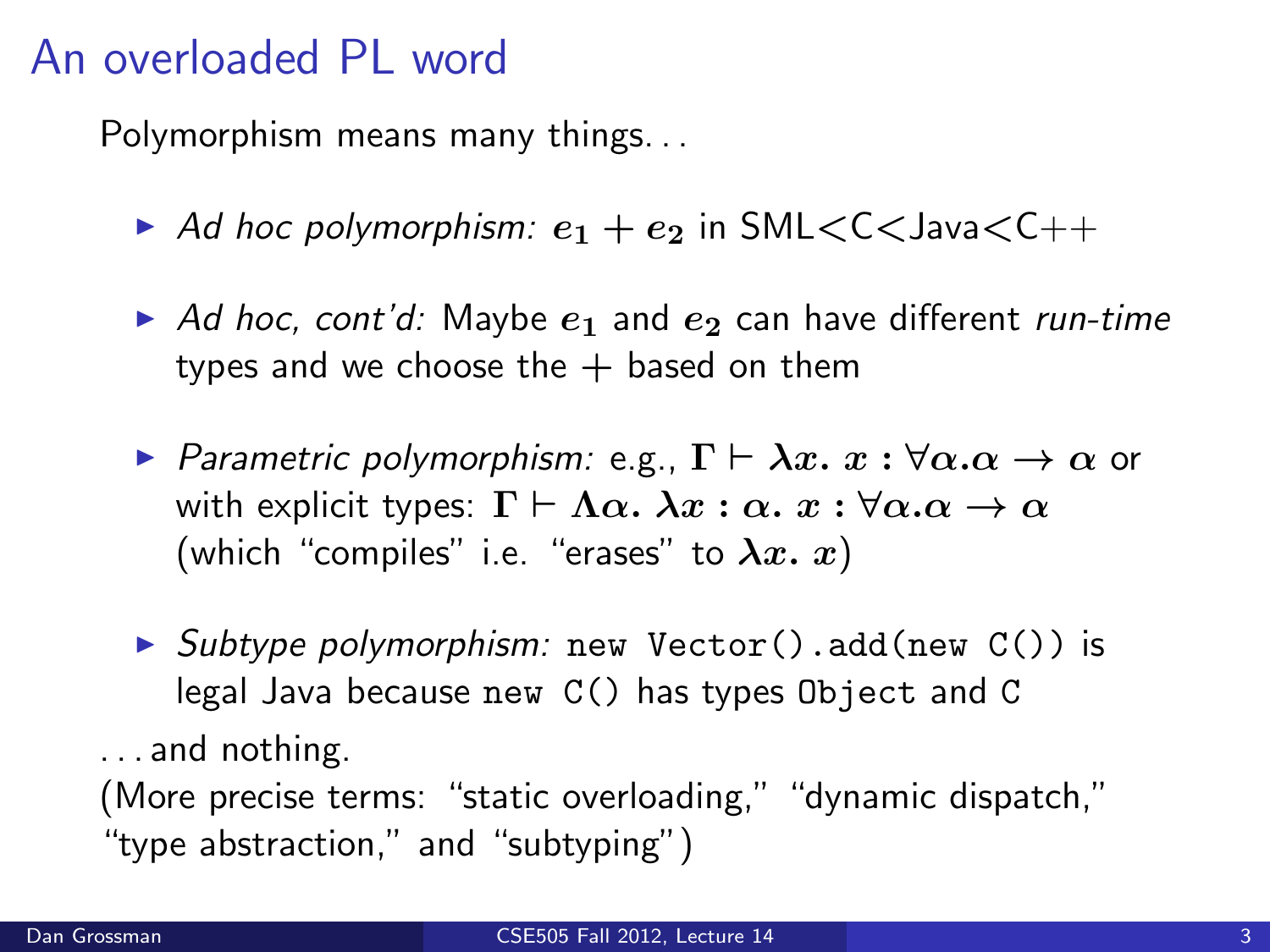# **Today**

This lecture is about *subtyping* 

- $\blacktriangleright$  Let more terms type-check without adding any new operational behavior
	- $\triangleright$  But at end consider *coercions*
- $\triangleright$  Continue using STLC as our core model
- $\triangleright$  Complementary to type variables which we will do later
	- <sup>I</sup> Parametric polymorphism (∀), a.k.a. generics
	- ► First-class ADTs (∃)
- $\triangleright$  Even later: OOP, dynamic dispatch, inheritance vs. subtyping

Motto: Subtyping is not a matter of opinion!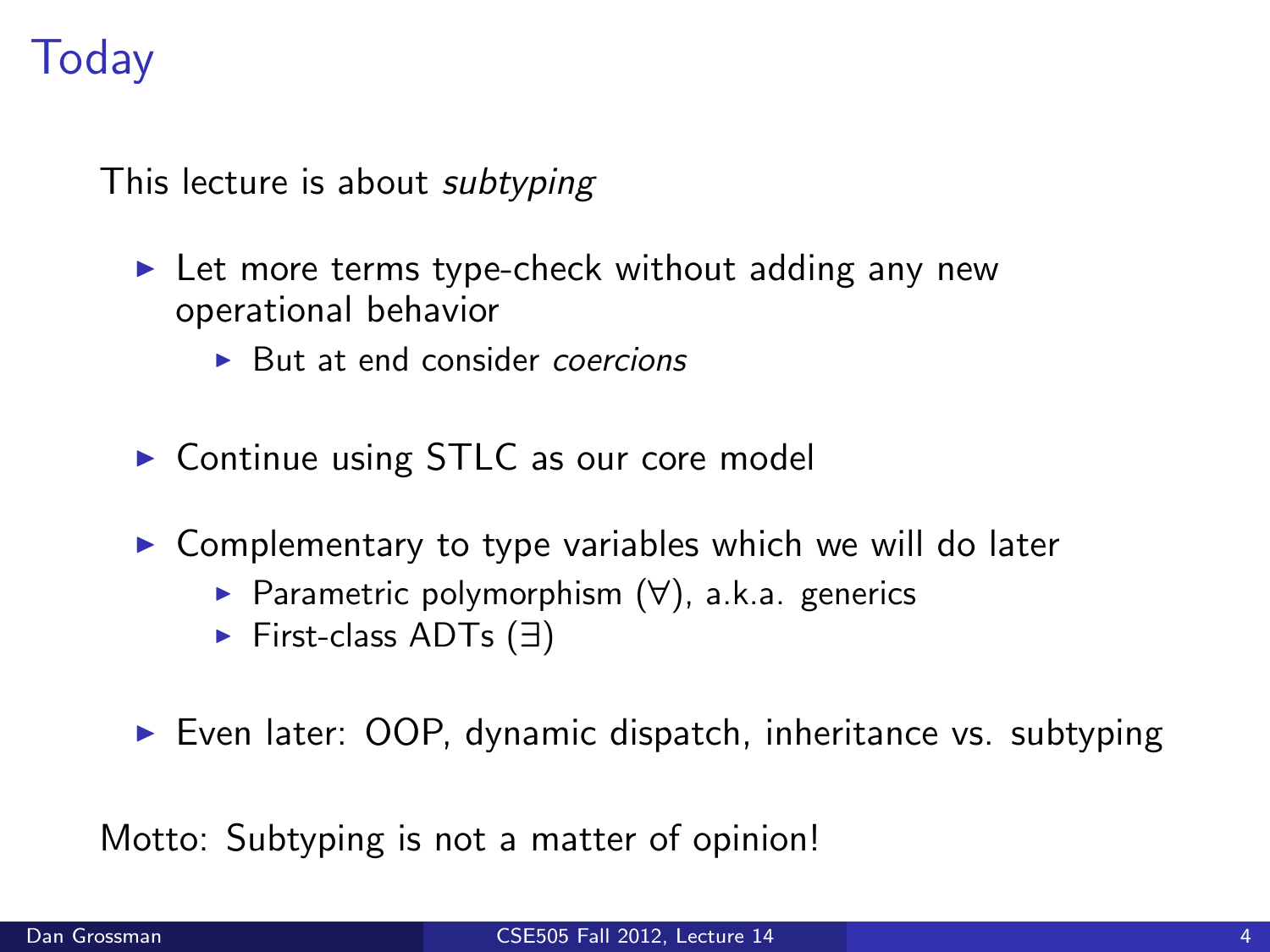## **Records**

We'll use records to motivate subtyping:

$$
e ::= \dots | \{l_1 = e_1, \dots, l_n = e_n\} | e.l
$$
  
\n
$$
\tau ::= \dots | \{l_1 : \tau_1, \dots, l_n : \tau_n\}
$$
  
\n
$$
v ::= \dots | \{l_1 = v_1, \dots, l_n = v_n\}
$$

$$
\{l_1=v_1,\ldots,l_n=v_n\}.l_i\to v_i
$$

$$
\frac{e_i \to e_i'}{\{l_1 = v_1, \ldots, l_{i-1} = v_{i-1}, l_i = e_i, \ldots, l_n = e_n\}} \qquad \frac{e \to e'}{e.l \to e.l} \\ \to \{l_1 = v_1, \ldots, l_{i-1} = v_{i-1}, l_i = e_i', \ldots, l_n = e_n\}
$$

$$
\frac{\Gamma \vdash e_1 : \tau_1 \quad \dots \quad \Gamma \vdash e_n : \tau_n \quad \text{labels distinct}}{\Gamma \vdash \{l_1 = e_1, \dots, l_n = e_n\} : \{l_1 : \tau_1, \dots, l_n : \tau_n\}}
$$

$$
\frac{\Gamma\vdash e:\{l_1:\tau_1,\ldots,l_n:\tau_n\}}{\Gamma\vdash e.l_i:\tau_i}\qquad 1\leq i\leq n
$$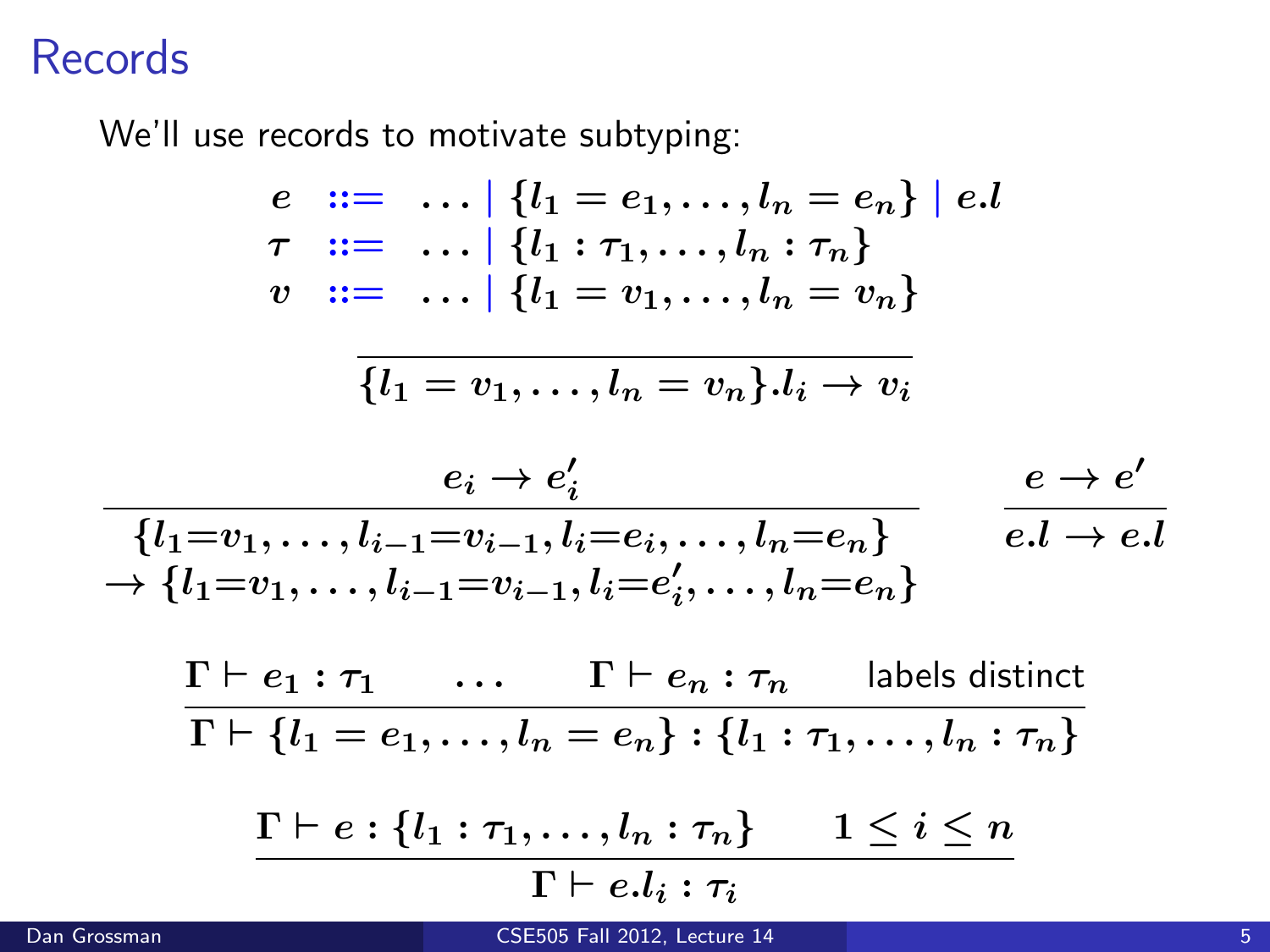# Should this typecheck?

$$
(\lambda x: \{l_1: \mathsf{int}, l_2: \mathsf{int}\}.~x.l_1+x.l_2)\{l_1\hspace{-0.7mm}=\hspace{-0.7mm}3, l_2\hspace{-0.7mm}=\hspace{-0.7mm}4, l_3\hspace{-0.7mm}=\hspace{-0.7mm}5\}
$$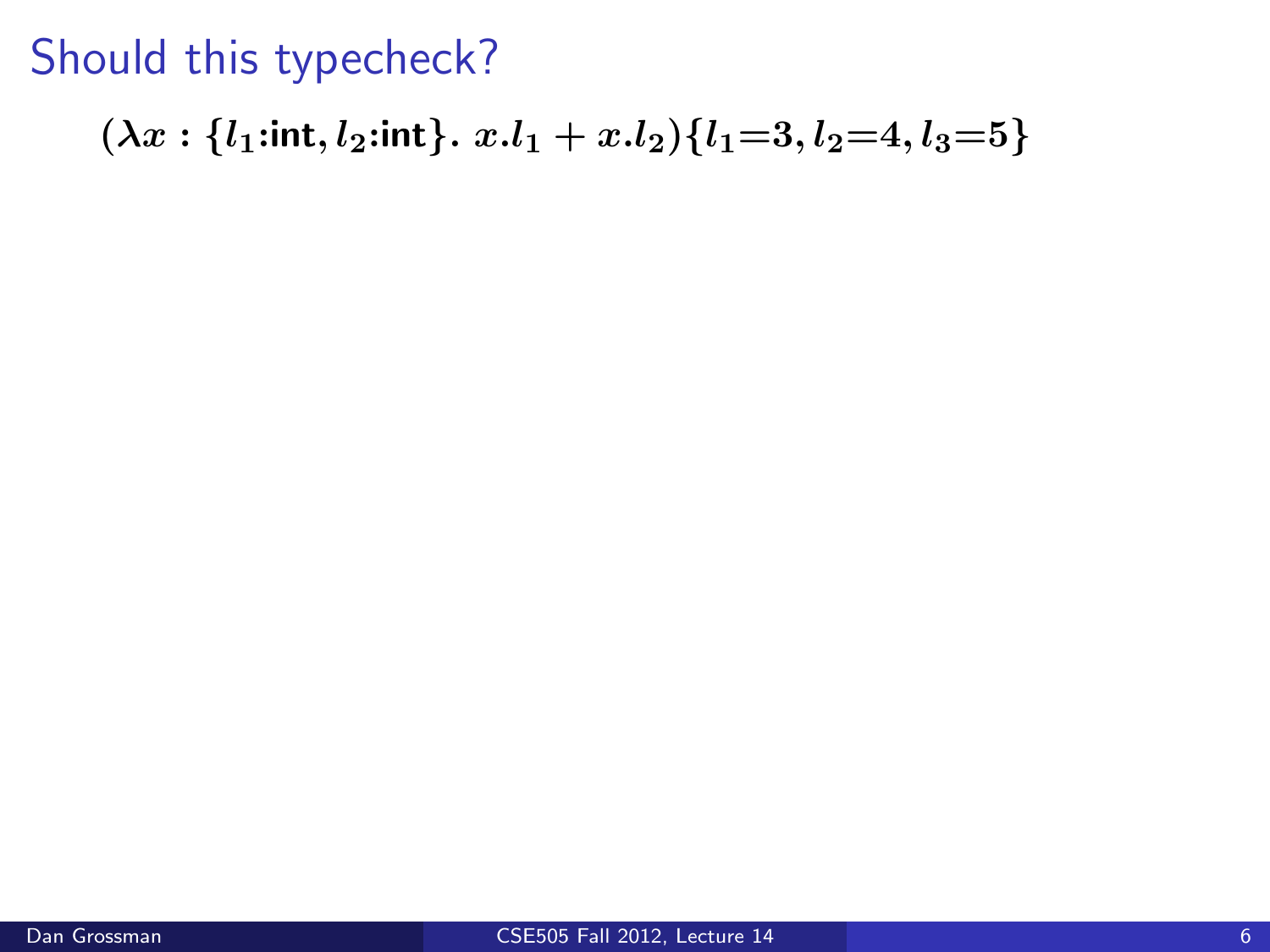# Should this typecheck?

$$
(\lambda x: \{l_1: \text{int}, l_2: \text{int}\}\, x.l_1 + x.l_2) \{l_1 = 3, l_2 = 4, l_3 = 5\}
$$

Right now, it doesn't, but it won't get stuck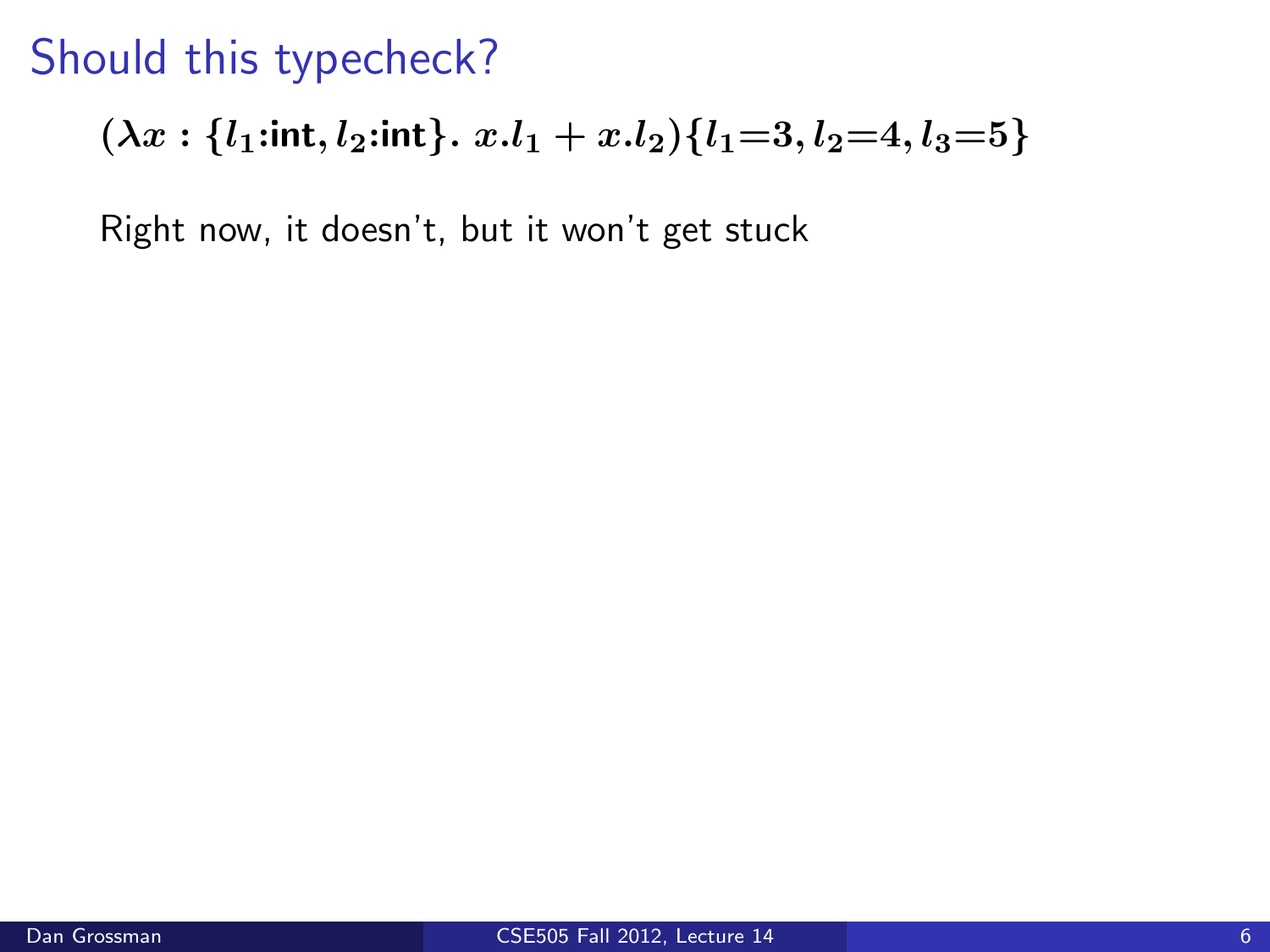## Should this typecheck?

$$
(\lambda x: \{l_1: \text{int}, l_2: \text{int}\}\, x.l_1 + x.l_2) \{l_1 = 3, l_2 = 4, l_3 = 5\}
$$

Right now, it doesn't, but it won't get stuck

Suggests width subtyping:

 $\tau_1\leq \tau_2$ 

$$
\{l_1:\tau_1,\ldots,l_n:\tau_n,l:\tau\}\leq \{l_1:\tau_1,\ldots,l_n:\tau_n\}
$$

And one one new type-checking rule: Subsumption

$$
\frac{\text{SUBSUMPTION}}{\Gamma \vdash e : \tau' \quad \tau' \leq \tau}{\Gamma \vdash e : \tau}
$$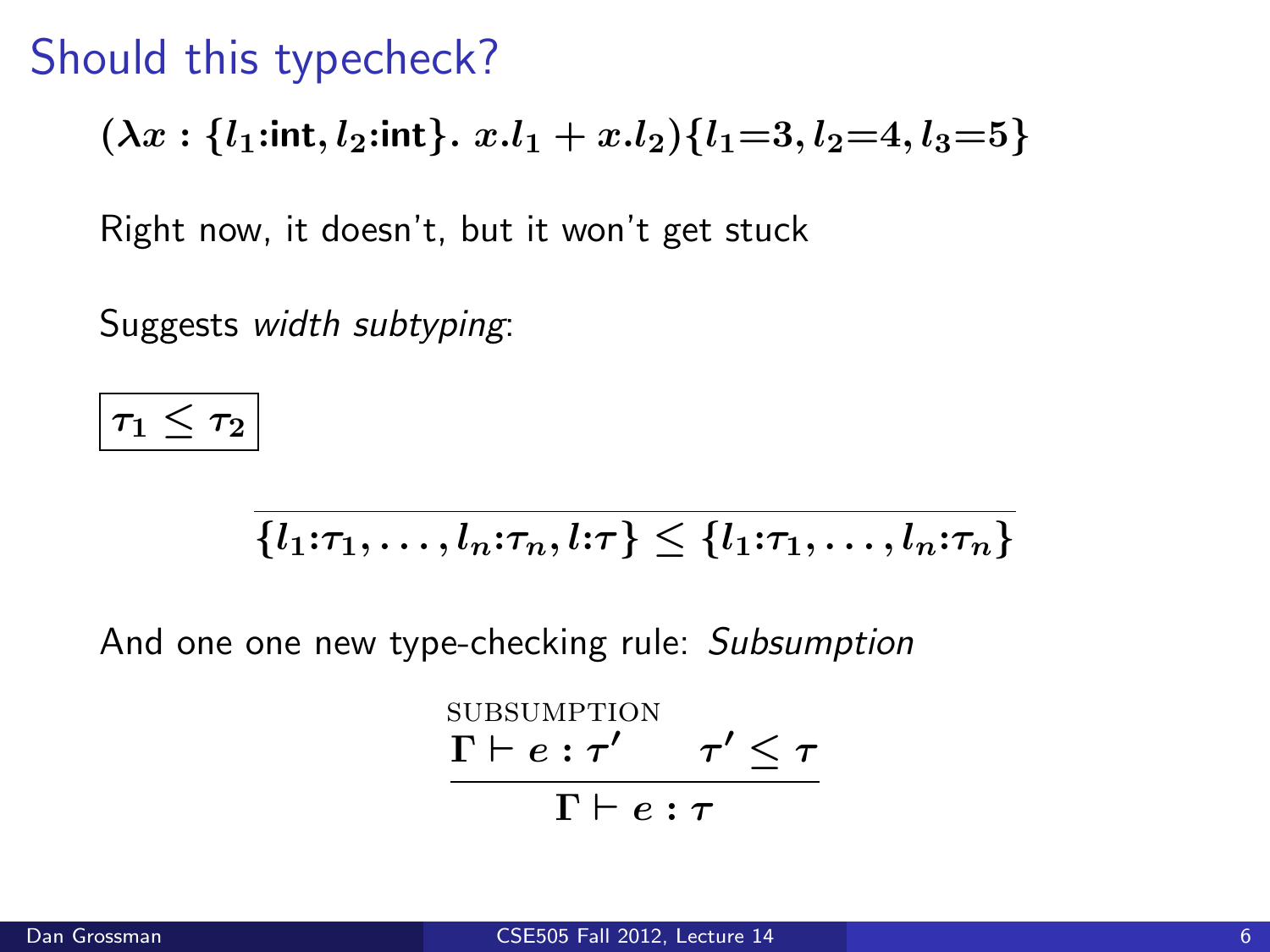# Now it type-checks



Instantiation of Subsumption is highlighted (pardon formatting)

The derivation of the *subtyping fact*  ${l_1:}$ int,  $l_2:}$ int,  $l_3:$ int}  $\leq {l_1:}$ int,  $l_2:}$ int} would continue, using rules for the  $\tau_1 < \tau_2$  judgment

 $\triangleright$  But here we just use the one axiom we have so far

Clean division of responsibility:

- $\blacktriangleright$  Where to use subsumption
- $\blacktriangleright$  How to show two types are subtypes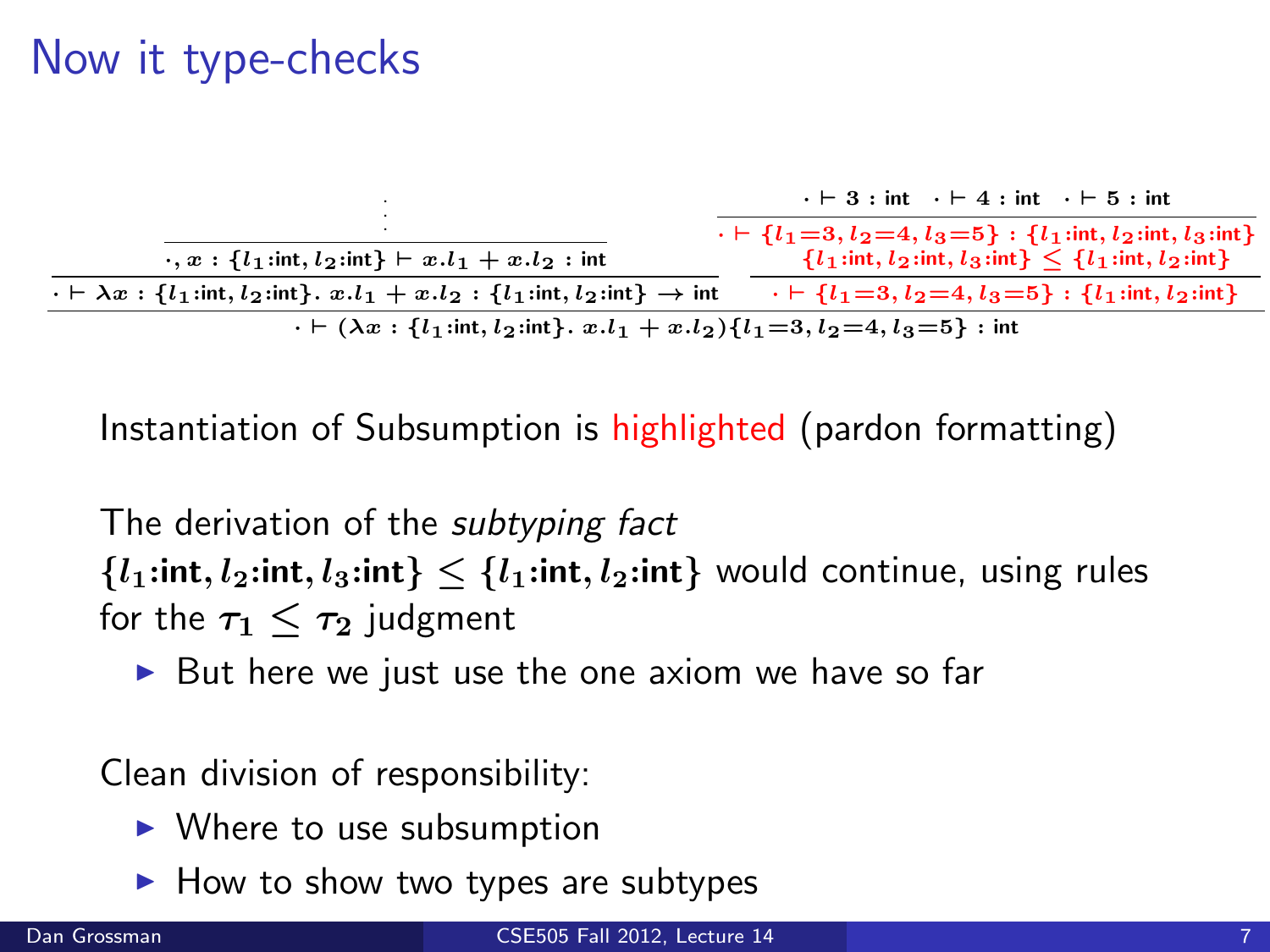Does this program type-check? Does it get stuck?

 $(\lambda x: \{l_1: \text{int}, l_2: \text{int}\}\cdot x. l_1 + x. l_2)\{l_2=3; l_1=4\}$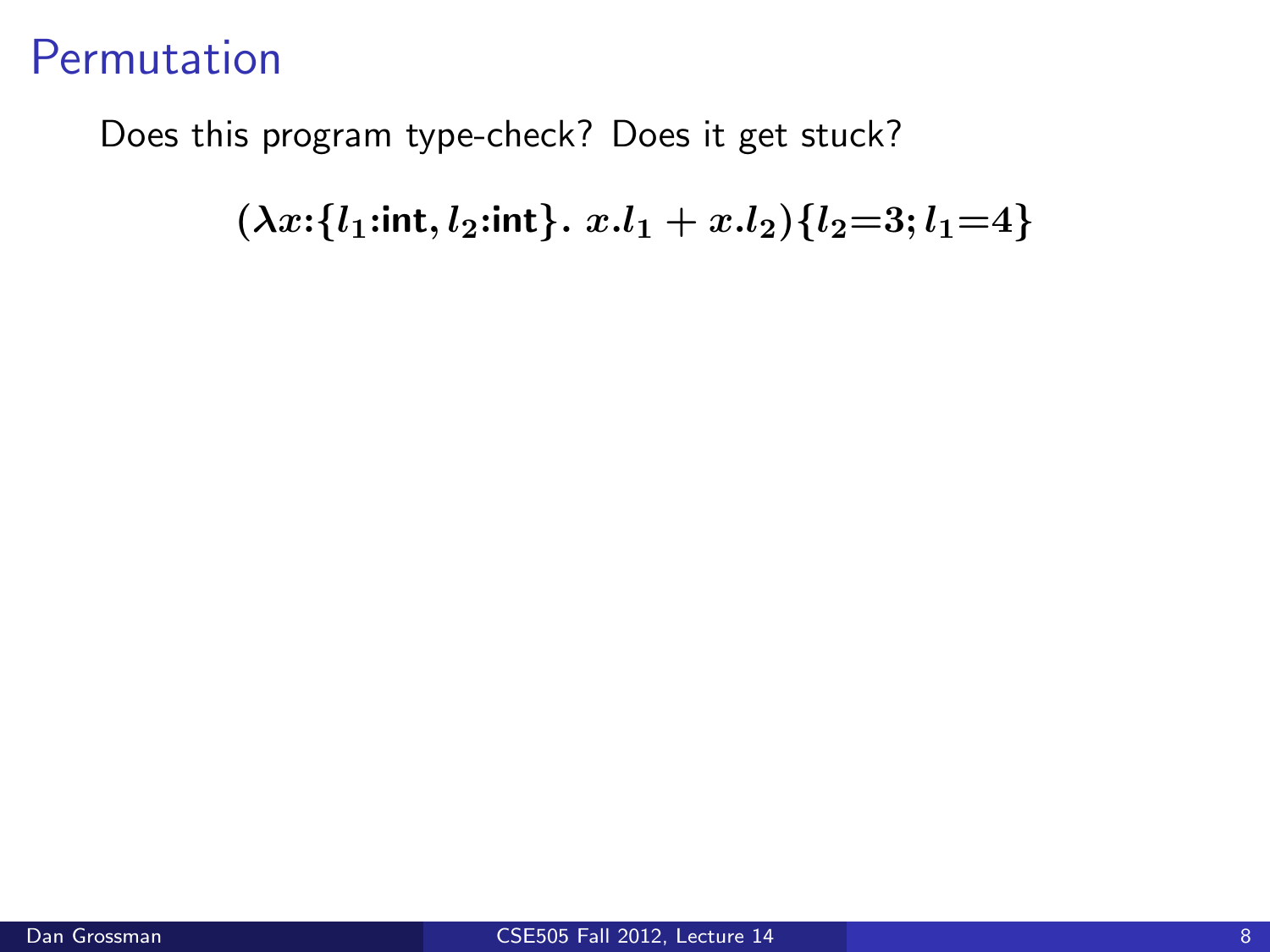Does this program type-check? Does it get stuck?

 $(\lambda x: \{l_1: \text{int}, l_2: \text{int}\}\, x.l_1 + x.l_2) \{l_2 = 3; l_1 = 4\}$ 

Suggests permutation subtyping:

$$
\{l_1:\tau_1,\ldots,l_{i-1}:\tau_{i-1},l_i:\tau_i,\ldots,l_n:\tau_n\} \le
$$
  

$$
\{l_1:\tau_1,\ldots,l_i:\tau_i,l_{i-1}:\tau_{i-1},\ldots,l_n:\tau_n\}
$$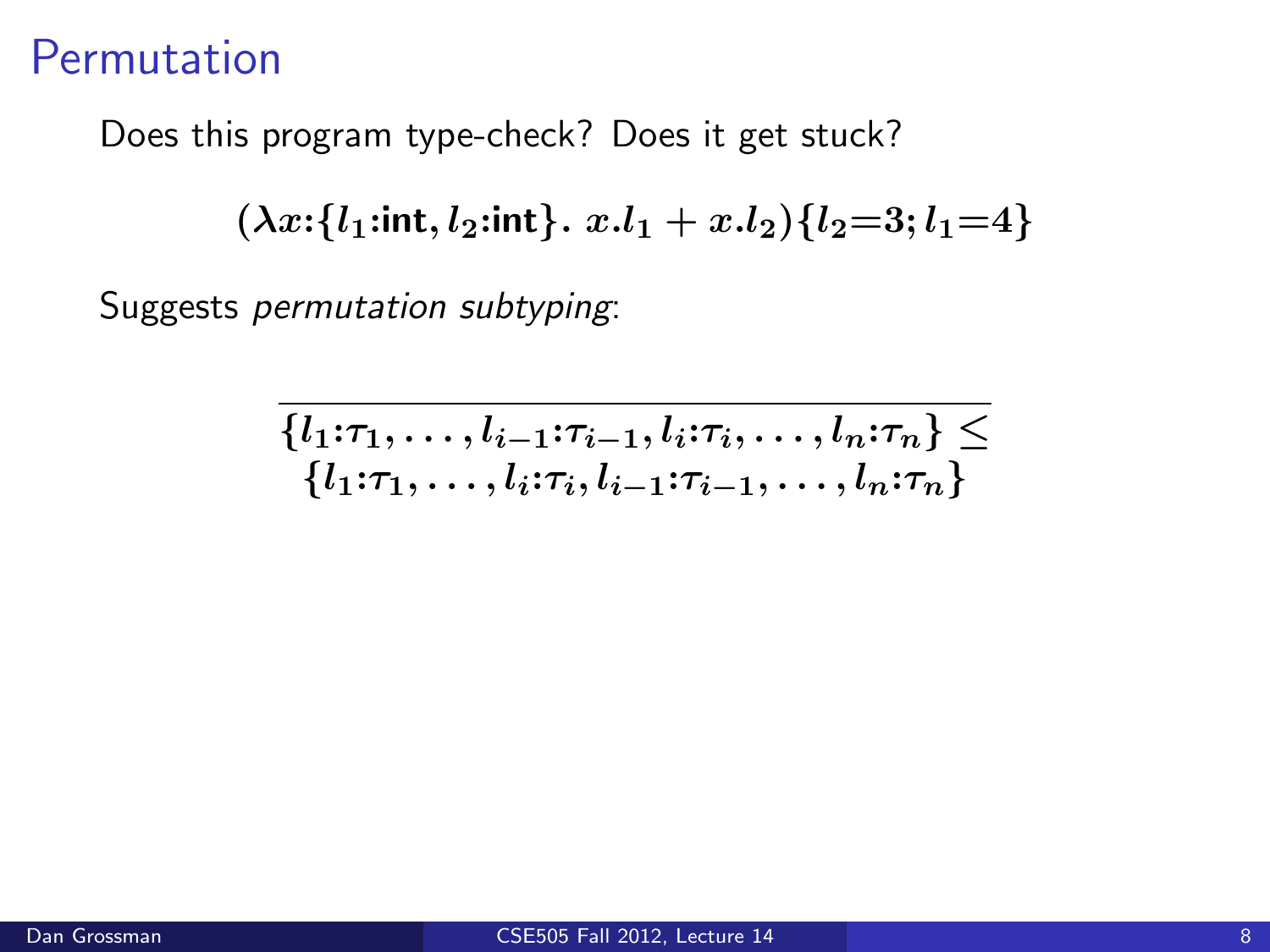Does this program type-check? Does it get stuck?

 $(\lambda x: \{l_1: \text{int}, l_2: \text{int}\}\, x.l_1 + x.l_2) \{l_2 = 3; l_1 = 4\}$ 

Suggests permutation subtyping:

$$
\{l_1:\tau_1,\ldots,l_{i-1}:\tau_{i-1},l_i:\tau_i,\ldots,l_n:\tau_n\} \le
$$
  

$$
\{l_1:\tau_1,\ldots,l_i:\tau_i,l_{i-1}:\tau_{i-1},\ldots,l_n:\tau_n\}
$$

Example with width and permutation: Show  $\cdot \vdash \{l_1=7, l_2=8, l_3=9\} : \{l_2: \text{int}, l_1: \text{int}\}$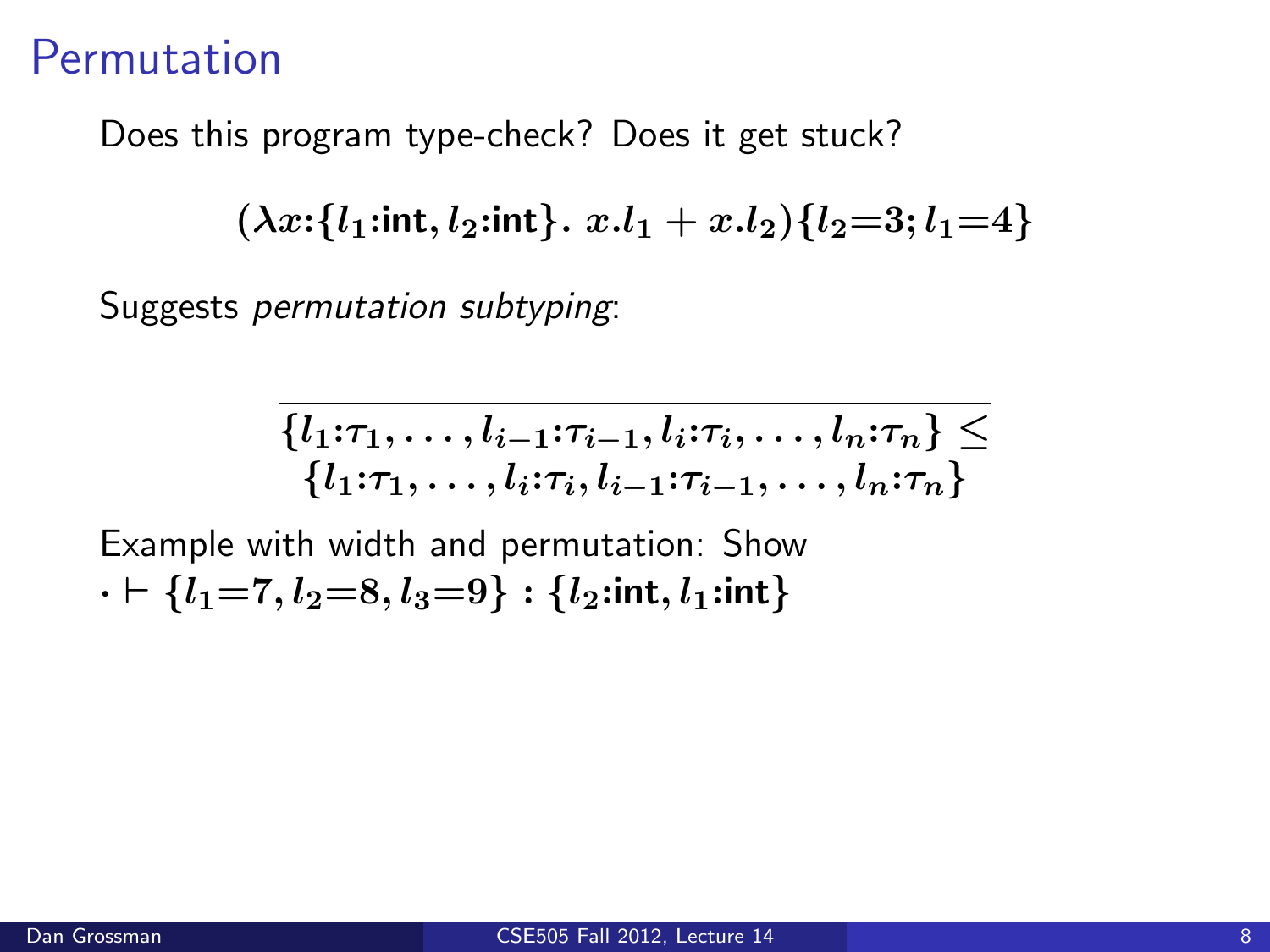Does this program type-check? Does it get stuck?

 $(\lambda x: \{l_1: \text{int}, l_2: \text{int}\}, x.l_1 + x.l_2) \{l_2 = 3: l_1 = 4\}$ 

Suggests permutation subtyping:

$$
\{l_1:\tau_1,\ldots,l_{i-1}:\tau_{i-1},l_i:\tau_i,\ldots,l_n:\tau_n\} \le
$$
  

$$
\{l_1:\tau_1,\ldots,l_i:\tau_i,l_{i-1}:\tau_{i-1},\ldots,l_n:\tau_n\}
$$

Example with width and permutation: Show  $\cdot \vdash \{l_1=7, l_2=8, l_3=9\} : \{l_2: \text{int}, l_1: \text{int}\}$ 

It's no longer clear there is an (efficient, sound, complete) type-checking algorithm

- $\blacktriangleright$  They sometimes exist and sometimes don't
- $\blacktriangleright$  Here they do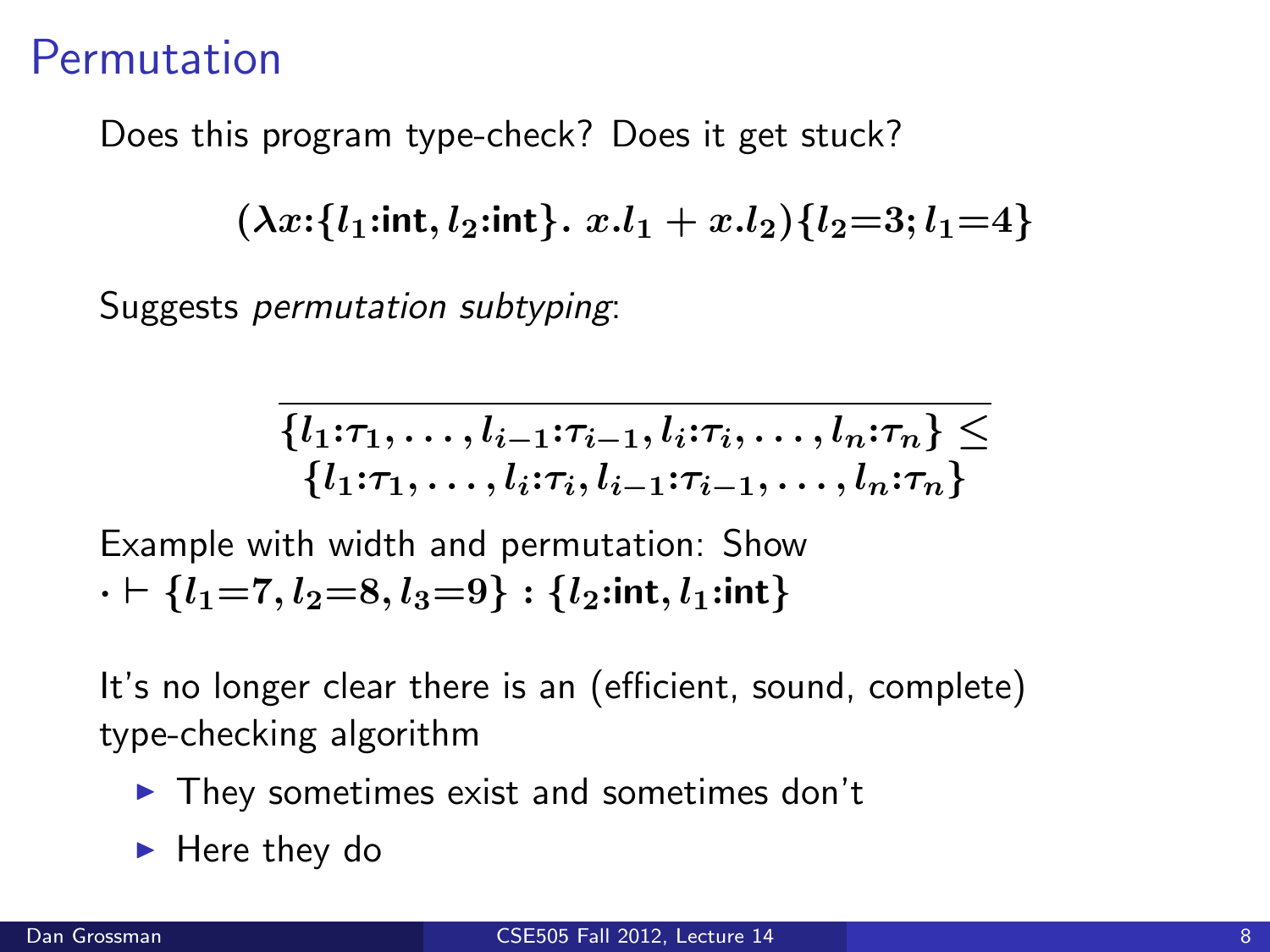# **Transitivity**

Subtyping is always transitive, so add a rule for that:

$$
\frac{\tau_1\leq\tau_2\qquad \tau_2\leq\tau_3}{\tau_1\leq\tau_3}
$$

Or just use the subsumption rule multiple times. Or both.

In any case, type-checking is no longer syntax-directed: There may be 0, 1, or many different derivations of  $\Gamma \vdash e : \tau$ 

And also potentially many ways to show  $\tau_1 < \tau_2$ 

Hopefully we could define an algorithm and prove it "answers yes" if and only if there exists a derivation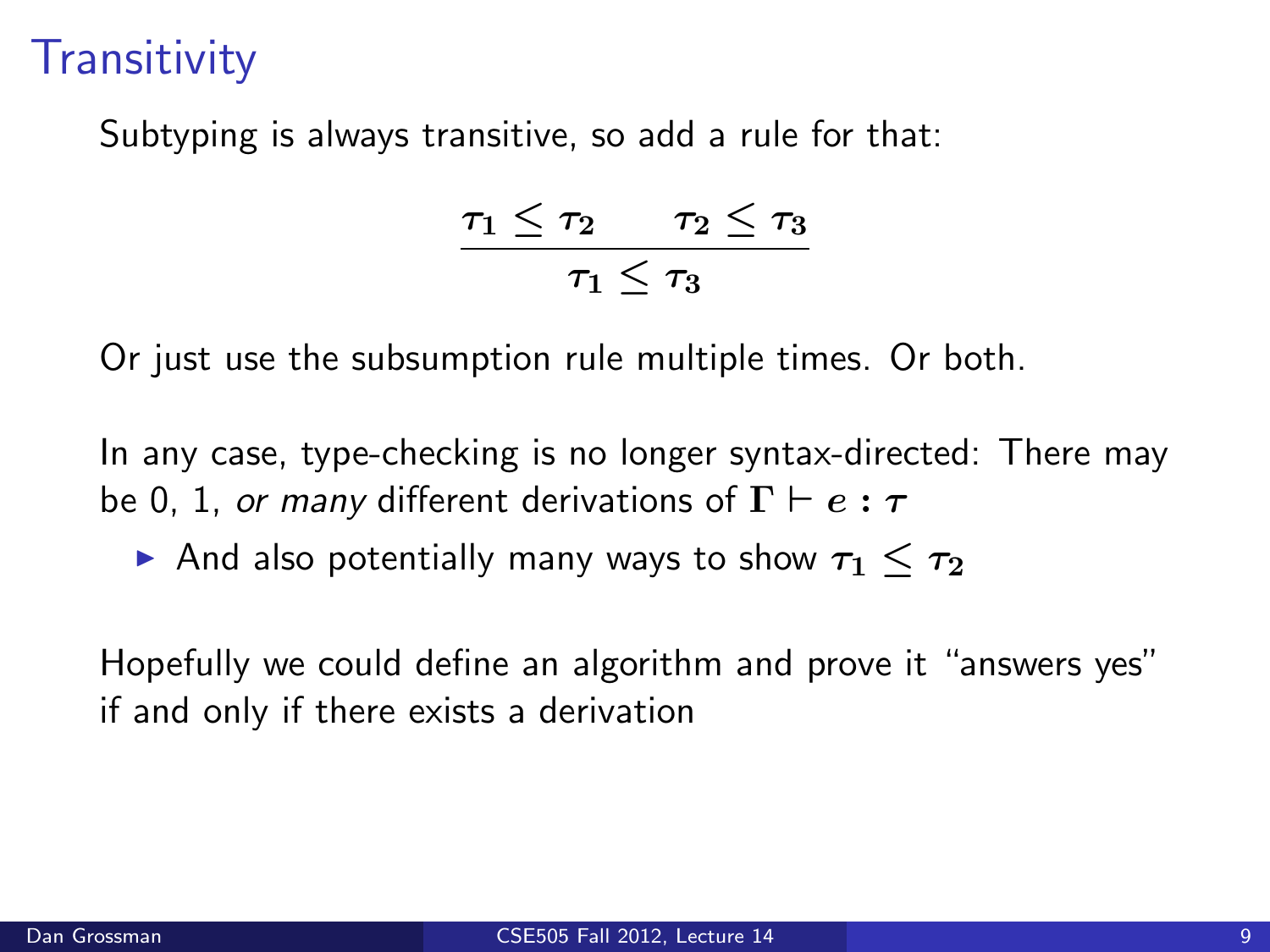# Digression: Efficiency

With our semantics, width and permutation subtyping make perfect sense

But it would be nice to compile  $e.l$  down to:

- 1. evaluate e to a record stored at an address  $a$
- 2. load  $\alpha$  into a register  $r_1$
- 3. load field *l from a fixed offset* (e.g., 4) into  $r_2$

Many type systems are engineered to make this easy for compiler writers

Makes restrictions seem odd if you do not know techniques for implementing high-level languages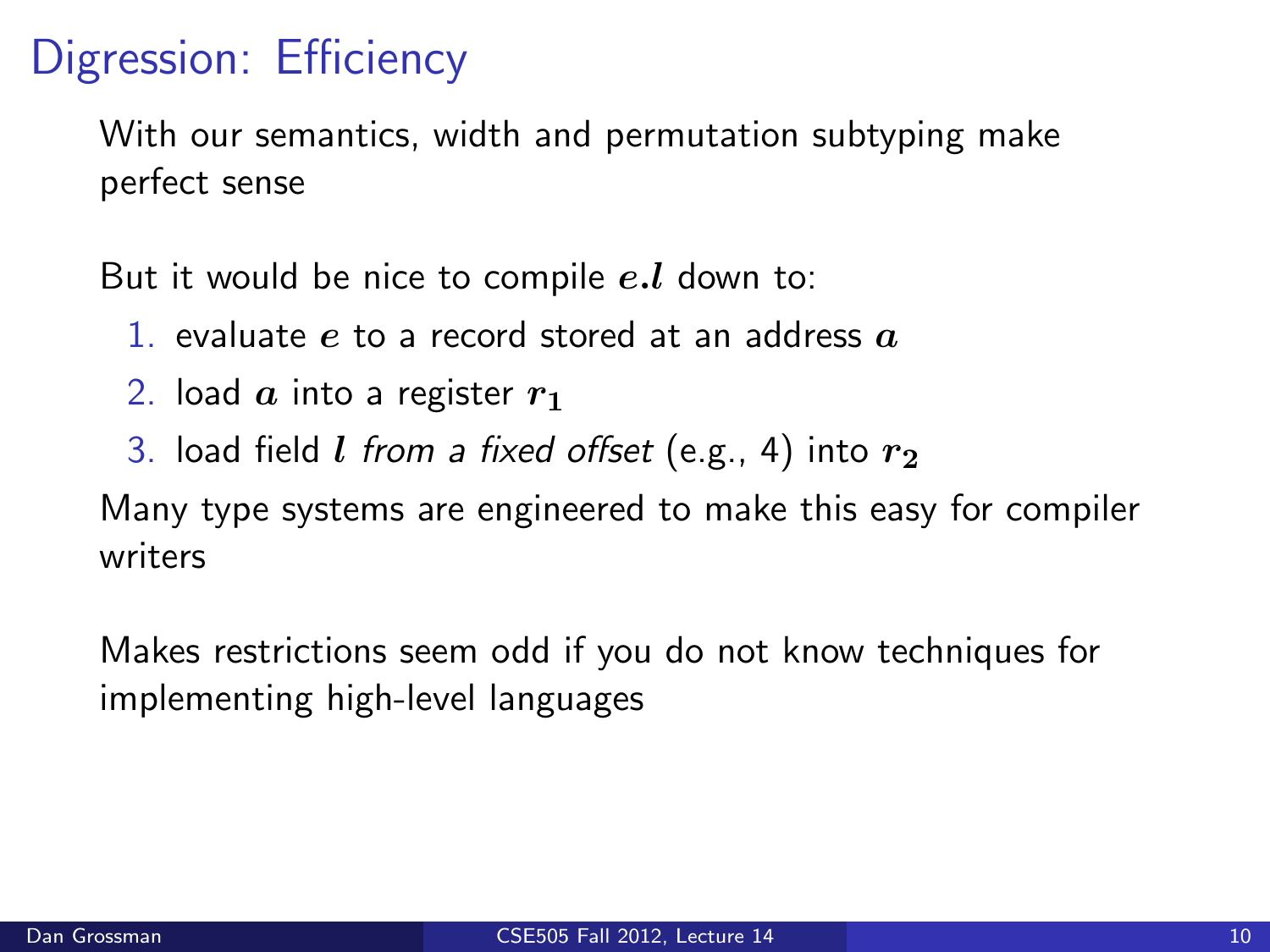## Digression continued

With width subtyping alone, the strategy is easy

With permutation subtyping alone, it's easy but have to "alphabetize"

With both, it's not easy. . .  $f_1: \{l_1: \mathsf{int}\} \to \mathsf{int}$   $f_2: \{l_2: \mathsf{int}\} \to \mathsf{int}$  $x_1 = \{l_1 = 0, l_2 = 0\}$   $x_2 = \{l_2 = 0, l_3 = 0\}$  $f_1(x_1)$   $f_2(x_1)$   $f_2(x_2)$ 

Can use dictionary-passing (look up offset at run-time) and maybe optimize away (some) lookups

Named types can avoid this, but make code less flexible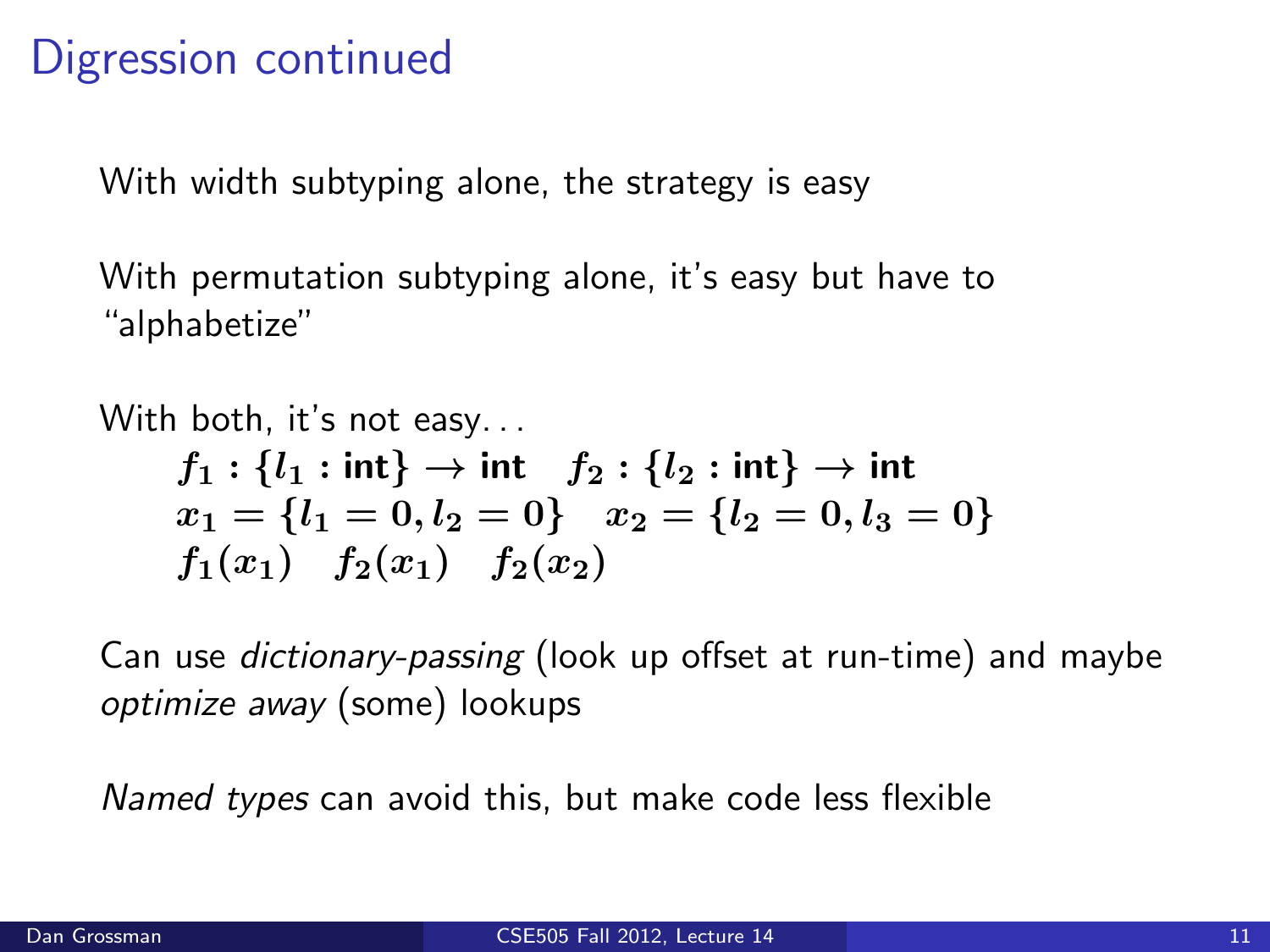So far

- $\triangleright$  A new *subtyping judgement* and a new typing rule subsumption
- $\triangleright$  Width, permutation, and transitivity

$$
\frac{\tau_1 \leq \tau_2}{\{l_1:\tau_1,\ldots,l_n:\tau_n,l:\tau\} } \leq \{l_1:\tau_1,\ldots,l_n:\tau_n\}
$$
\n
$$
\frac{\tau_1 \leq \tau_2 \qquad \tau_2 \leq \tau_3}{\{l_1:\tau_1,\ldots,l_{i-1}:\tau_{i-1},l_i:\tau_i,\ldots,l_n:\tau_n\} }\leq \qquad \frac{\tau_1 \leq \tau_2 \qquad \tau_2 \leq \tau_3}{\tau_1 \leq \tau_3}
$$
\n
$$
\frac{\Gamma \vdash e : \tau' \qquad \tau' \leq \tau}{\Gamma \vdash e : \tau}
$$

Now: This is all much more useful if we extend subtyping so it can be used on "parts" of larger types:

- $\triangleright$  Example: Can't yet use subsumption on a record field's type
- **Example:** There are no supertypes yet of  $\tau_1 \rightarrow \tau_2$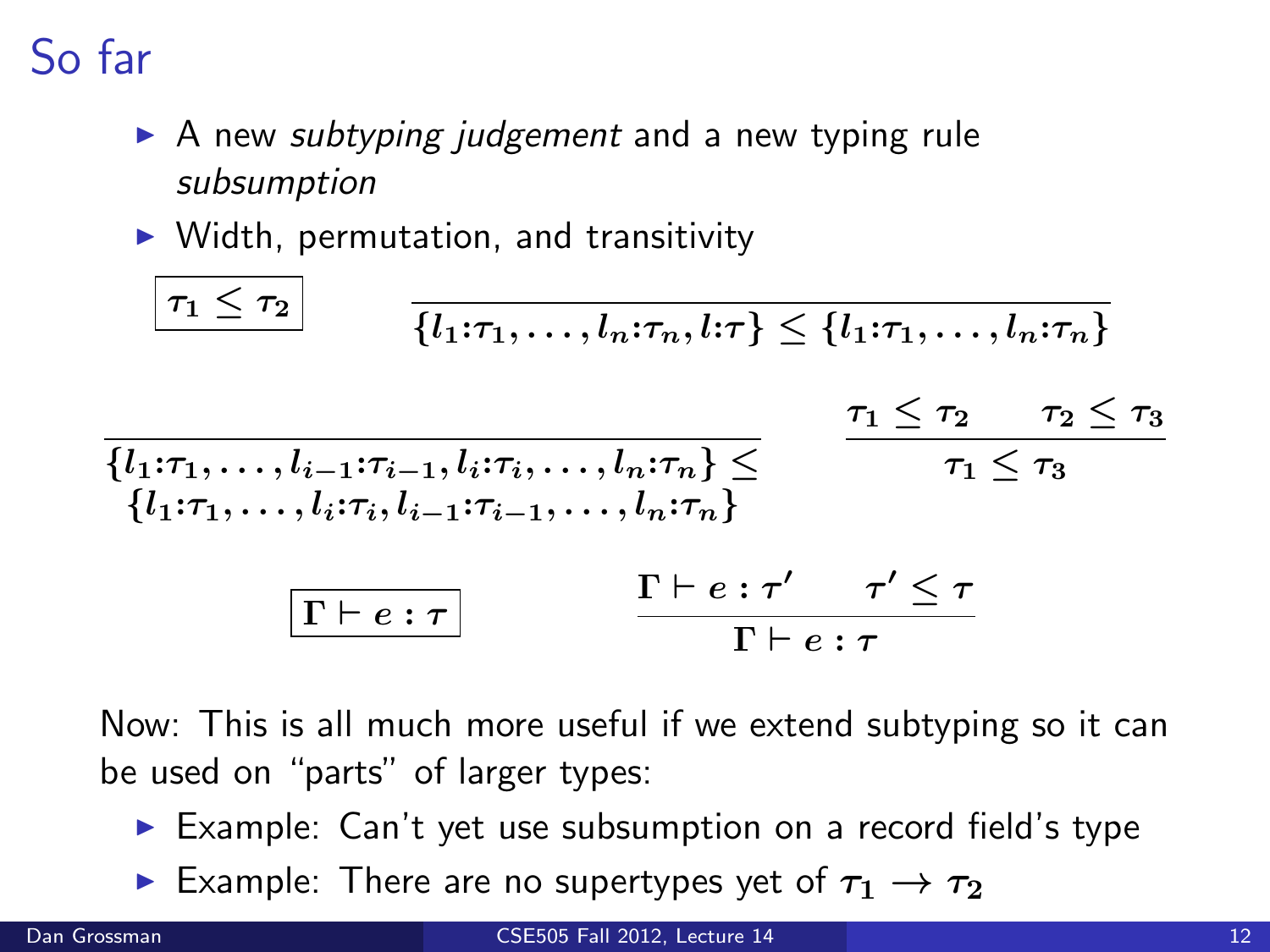# Depth

Does this program type-check? Does it get stuck?

 $(\lambda x: \{l_1: \{l_3: \text{int}\}, l_2: \text{int}\}. x.l_1.l_3 + x.l_2) \{l_1 = \{l_3 = 3, l_4 = 9\}, l_2 = 4\}$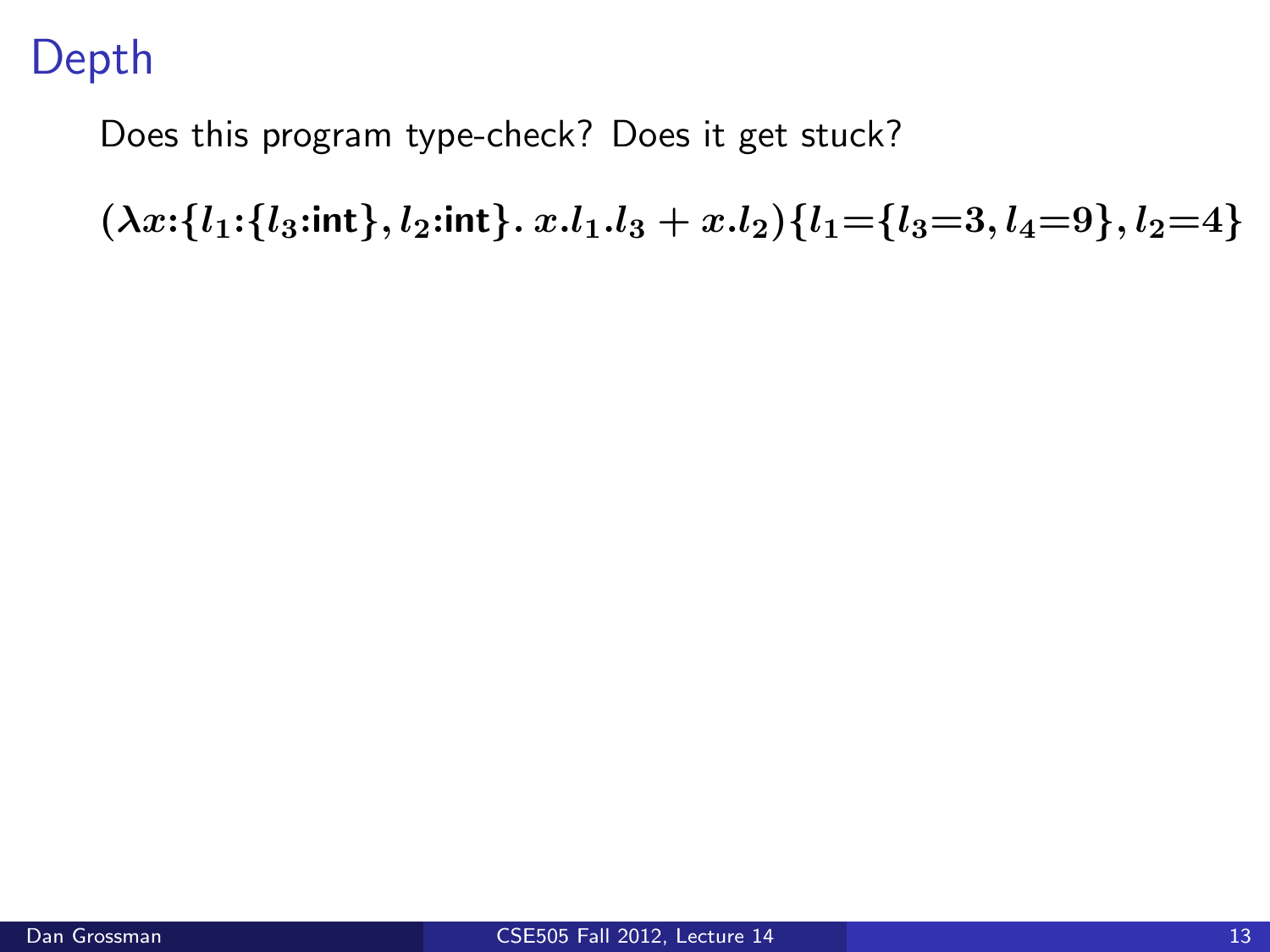## Depth

Does this program type-check? Does it get stuck?

 $(\lambda x: \{l_1: \{l_3: \text{int}\}, l_2: \text{int}\} \ldots l_1 \ldots l_3 + x \ldots l_2) \{l_1 = \{l_3 = 3, l_4 = 9\}, l_2 = 4\}$ 

Suggests depth subtyping

$$
\frac{\tau_i \leq \tau'_i}{\{l_1:\tau_1,\ldots,l_i:\tau_i,\ldots,l_n:\tau_n\} \leq \{l_1:\tau_1,\ldots,l_i:\tau'_i,\ldots,l_n:\tau_n\}}
$$

(With permutation subtyping, can just have depth on left-most field)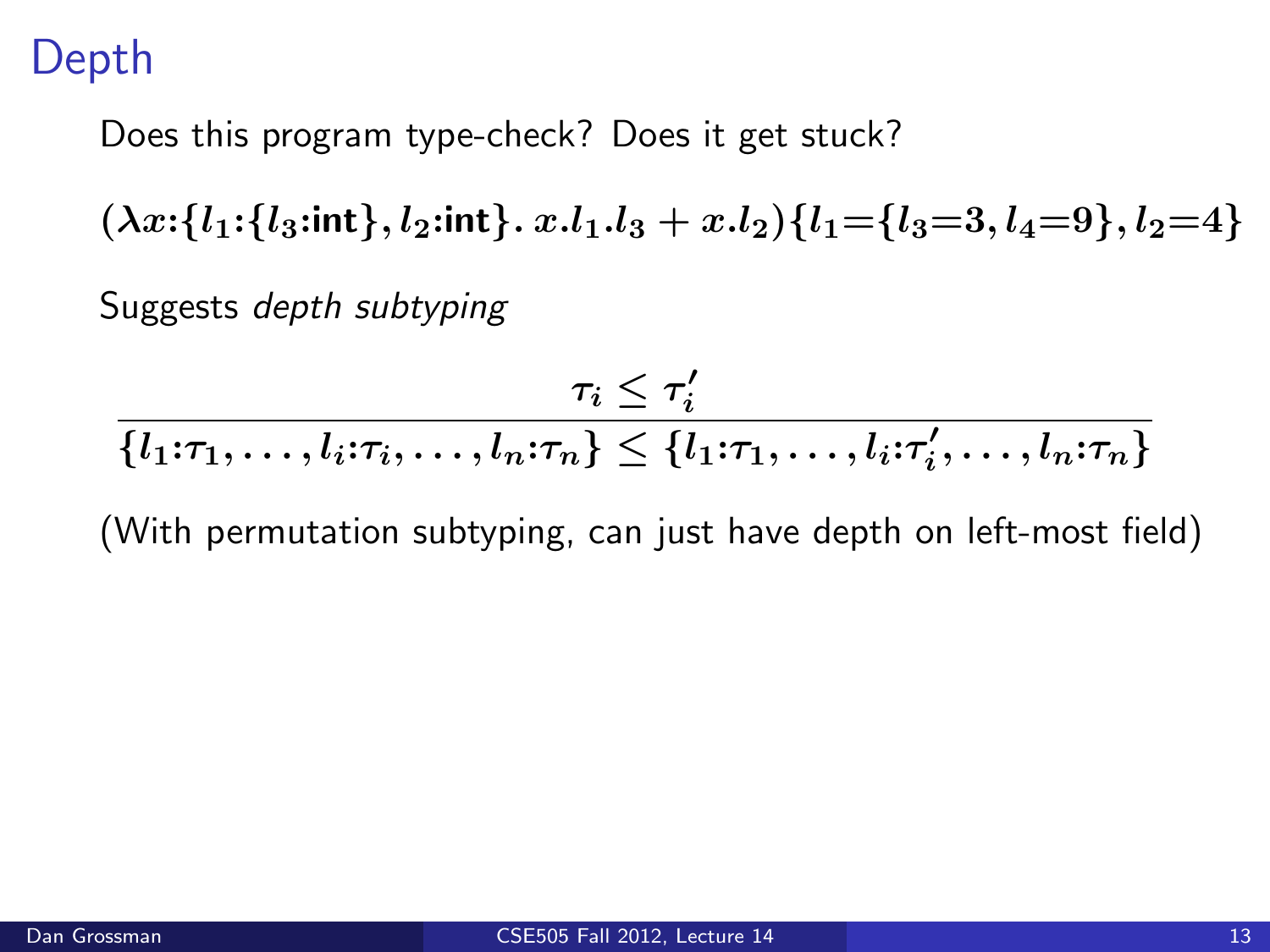## Depth

Does this program type-check? Does it get stuck?

 $(\lambda x: \{l_1: \{l_3: \text{int}\}, l_2: \text{int}\} \ldots l_1 \ldots l_3 + x \ldots l_2) \{l_1 = \{l_3 = 3, l_4 = 9\}, l_2 = 4\}$ 

Suggests depth subtyping

$$
\tau_i \leq \tau'_i
$$

 $\{l_1:\tau_1,\ldots,l_i:\tau_i,\ldots,l_n:\tau_n\} \leq \{l_1:\tau_1,\ldots,l_i:\tau'_i,\ldots,l_n:\tau_n\}$ 

(With permutation subtyping, can just have depth on left-most field)

Soundness of this rule depends *crucially* on fields being *immutable!* 

- $\triangleright$  Depth subtyping is *unsound* in the presence of mutation
- $\triangleright$  Trade-off between power (mutation) and sound expressiveness (depth subtyping)
- $\blacktriangleright$  Homework 4 explores mutation and subtyping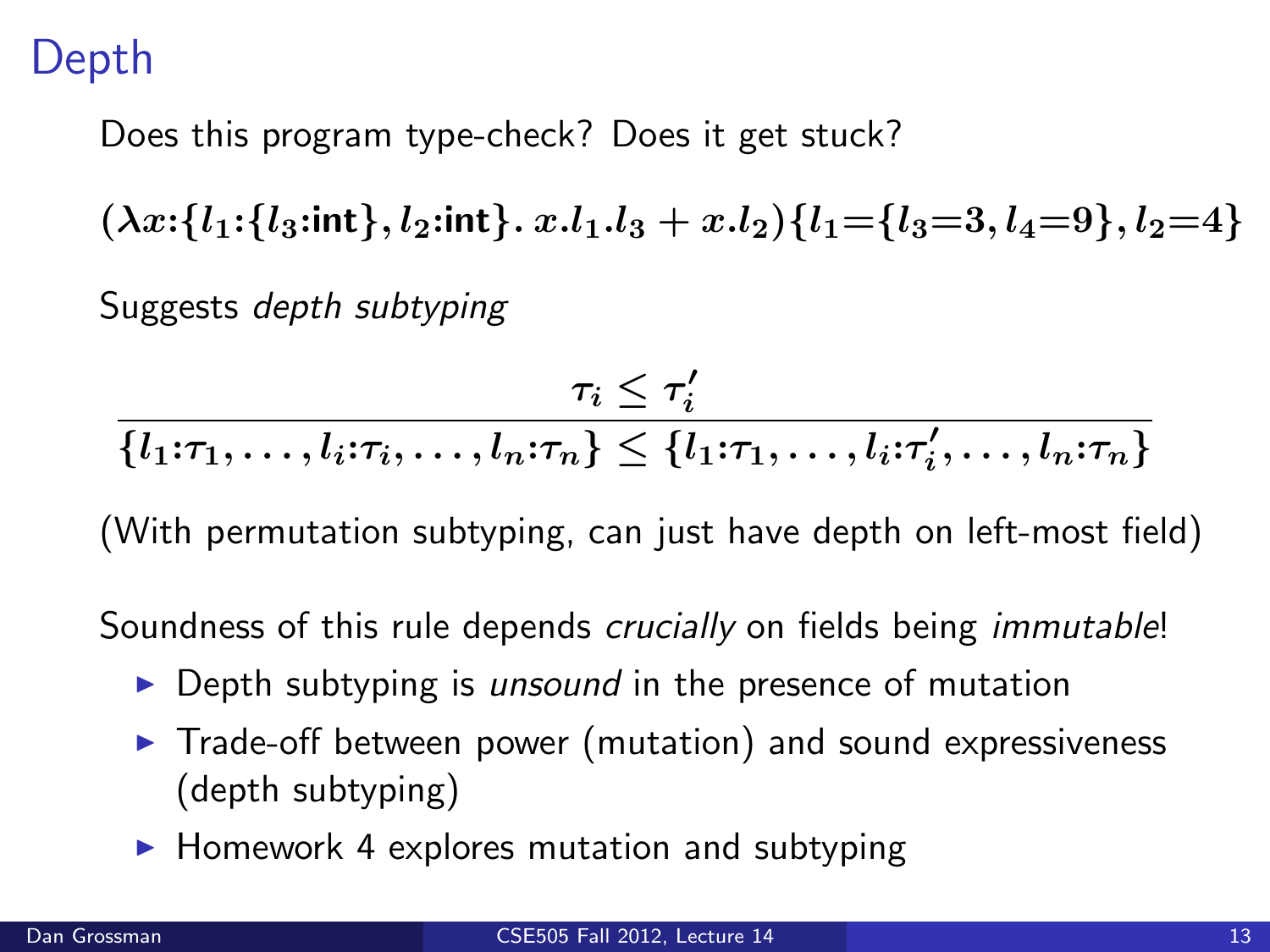# Function subtyping

Given our rich subtyping on records (and/or other primitives), how do we extend it to other types, notably  $\tau_1 \rightarrow \tau_2$ ?

For example, we'd like  $\text{int} \rightarrow \{l_1:\text{int}, l_2:\text{int}\} \leq \text{int} \rightarrow \{l_1:\text{int}\}$ so we can pass a function of the subtype somewhere expecting a function of the supertype

> ???  $\frac{1}{\tau_1 \to \tau_2 \leq \tau_3 \to \tau_4}$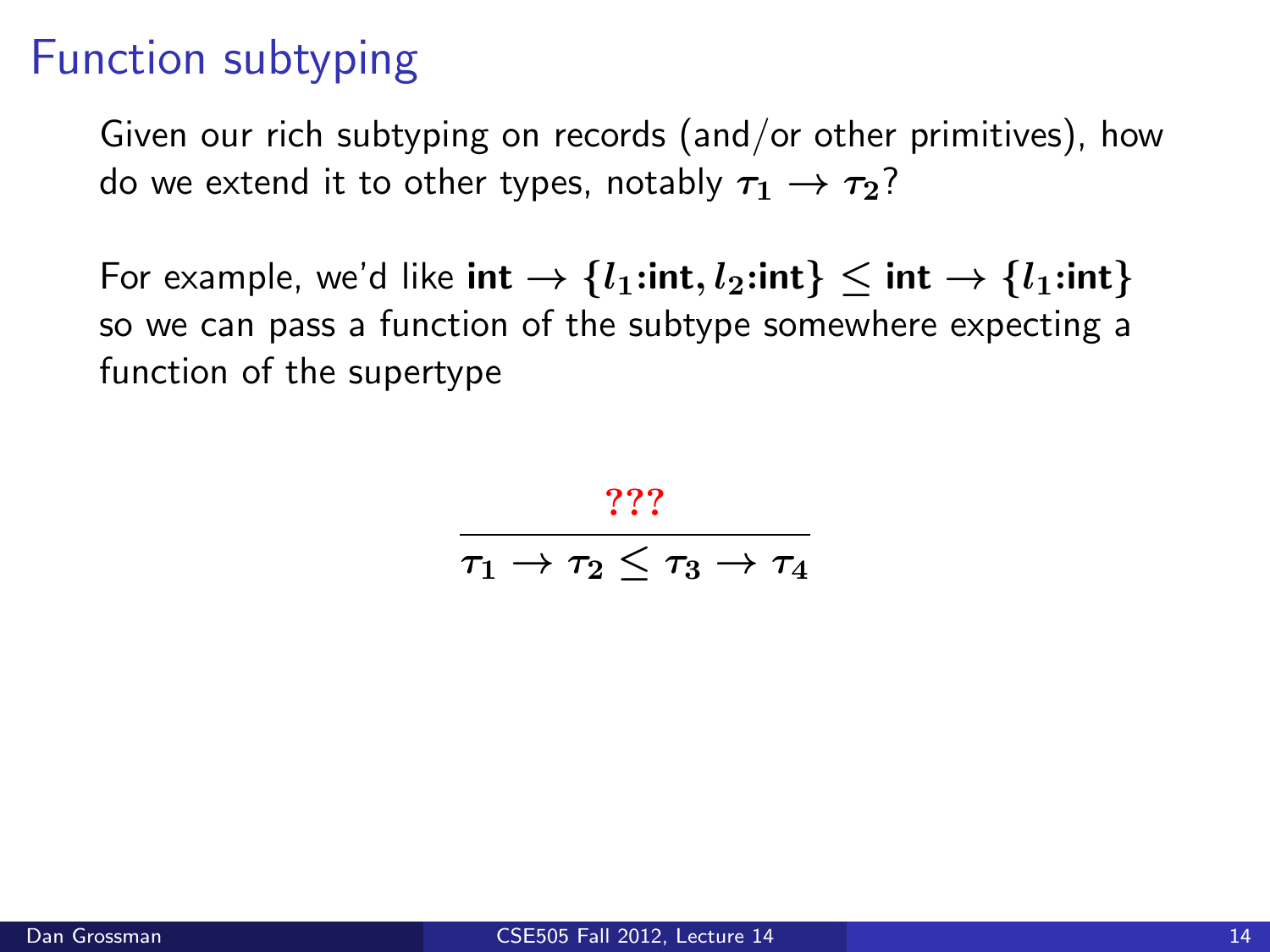## Function subtyping

Given our rich subtyping on records (and/or other primitives), how do we extend it to other types, notably  $\tau_1 \rightarrow \tau_2$ ?

For example, we'd like  $\text{int} \rightarrow \{l_1:\text{int}, l_2:\text{int}\} \leq \text{int} \rightarrow \{l_1:\text{int}\}$ so we can pass a function of the subtype somewhere expecting a function of the supertype

???

 $\frac{1}{\tau_1 \to \tau_2 \leq \tau_3 \to \tau_4}$ 

For a function to have type  $\tau_3 \rightarrow \tau_4$  it must return something of type  $\tau_4$  (including subtypes) whenever given something of type  $\tau_3$ (including subtypes). A function assuming less than  $\tau_3$  will do, but not one assuming more. A function returning more than  $\tau_4$  but not one returning less.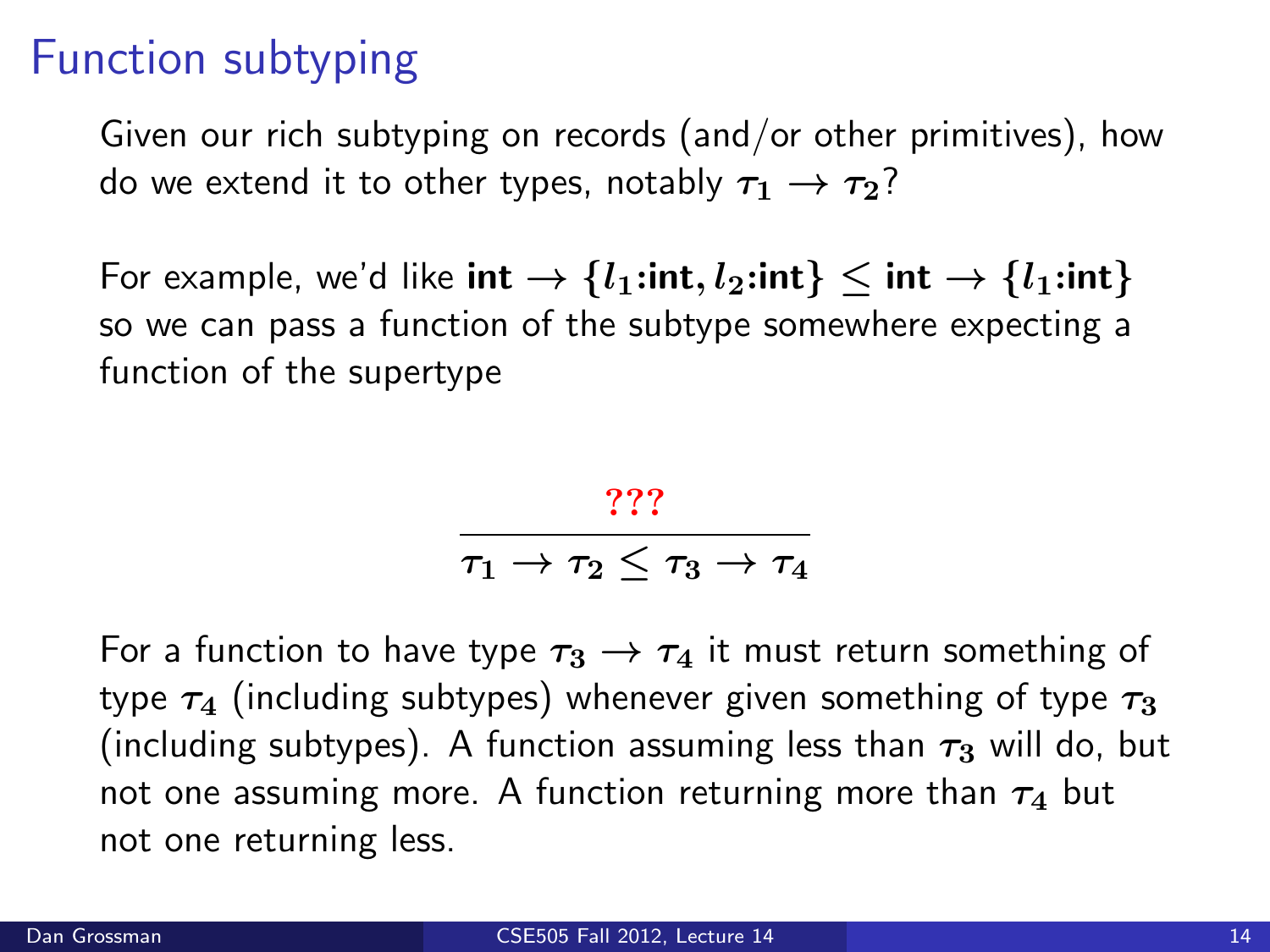#### Function subtyping, cont'd

$$
\frac{\tau_3 \le \tau_1 \quad \tau_2 \le \tau_4}{\tau_1 \to \tau_2 \le \tau_3 \to \tau_4} \qquad \text{Also want:} \quad \frac{\tau_1 \le \tau_2}{\tau_1 \to \tau_2 \cdot \tau_1}
$$

Example:  $\lambda x : \{l_1 : \text{int}, l_2 : \text{int}\}\$ .  $\{l_1 = x.l_2, l_2 = x.l_1\}$ can have type  $\{l_1: \text{int}, l_2: \text{int}, l_3: \text{int}\} \rightarrow \{l_1: \text{int}\}$ but *not*  $\{l_1: \text{int}\} \rightarrow \{l_1: \text{int}\}$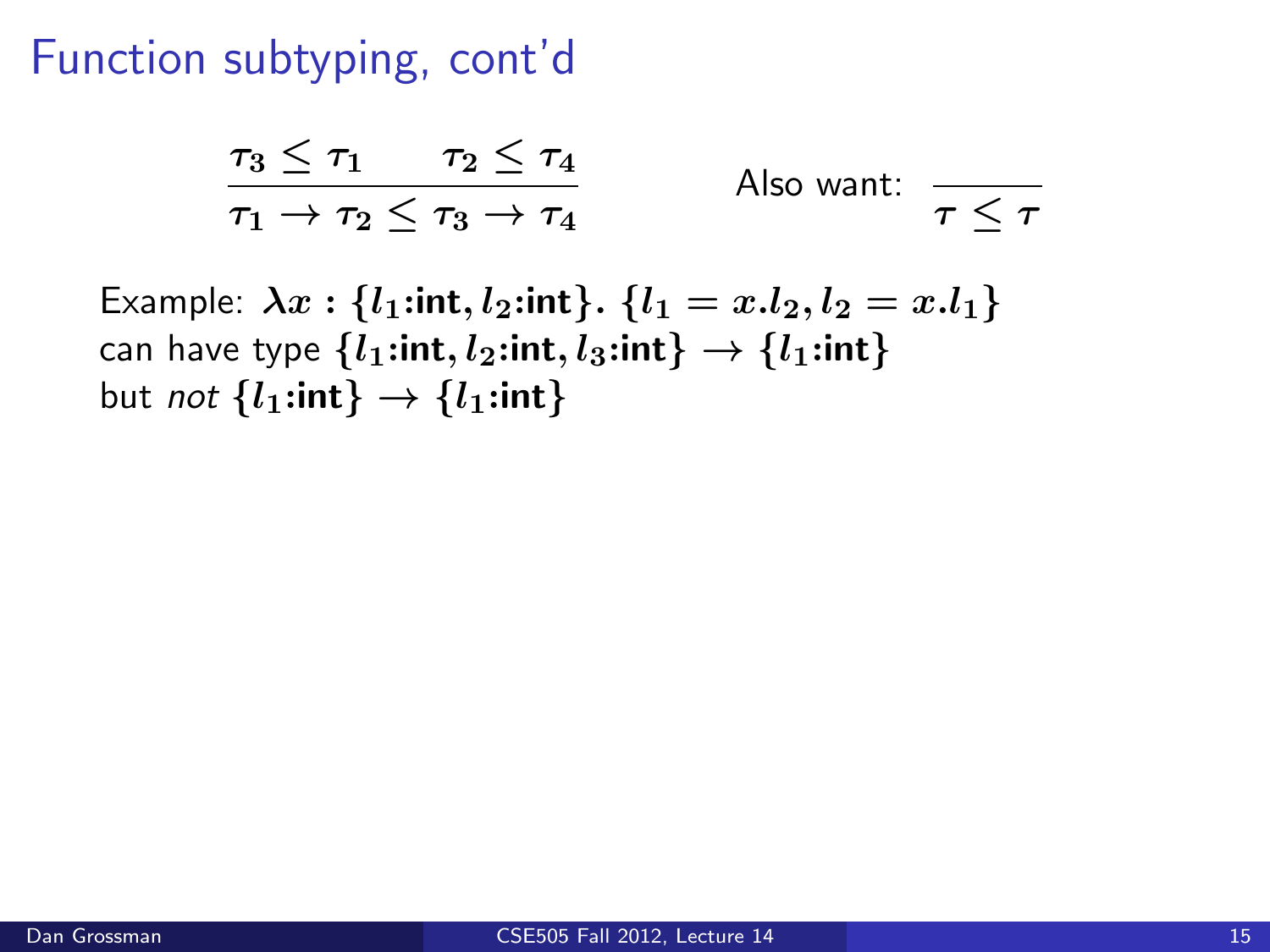#### Function subtyping, cont'd

$$
\frac{\tau_3 \le \tau_1 \quad \tau_2 \le \tau_4}{\tau_1 \to \tau_2 \le \tau_3 \to \tau_4} \qquad \text{Also want:} \quad \frac{\tau_1 \le \tau_2}{\tau_1 \to \tau_2 \cdot \tau_1}
$$

Example:  $\lambda x : \{l_1 : \text{int}, l_2 : \text{int}\}\$ .  $\{l_1 = x.l_2, l_2 = x.l_1\}$ can have type  $\{l_1: \text{int}, l_2: \text{int}, l_3: \text{int}\} \rightarrow \{l_1: \text{int}\}$ but *not*  $\{l_1: \text{int}\} \rightarrow \{l_1: \text{int}\}$ 

Jargon: Function types are *contravariant* in their argument and covariant in their result

 $\triangleright$  Depth subtyping means immutable records are covariant in their fields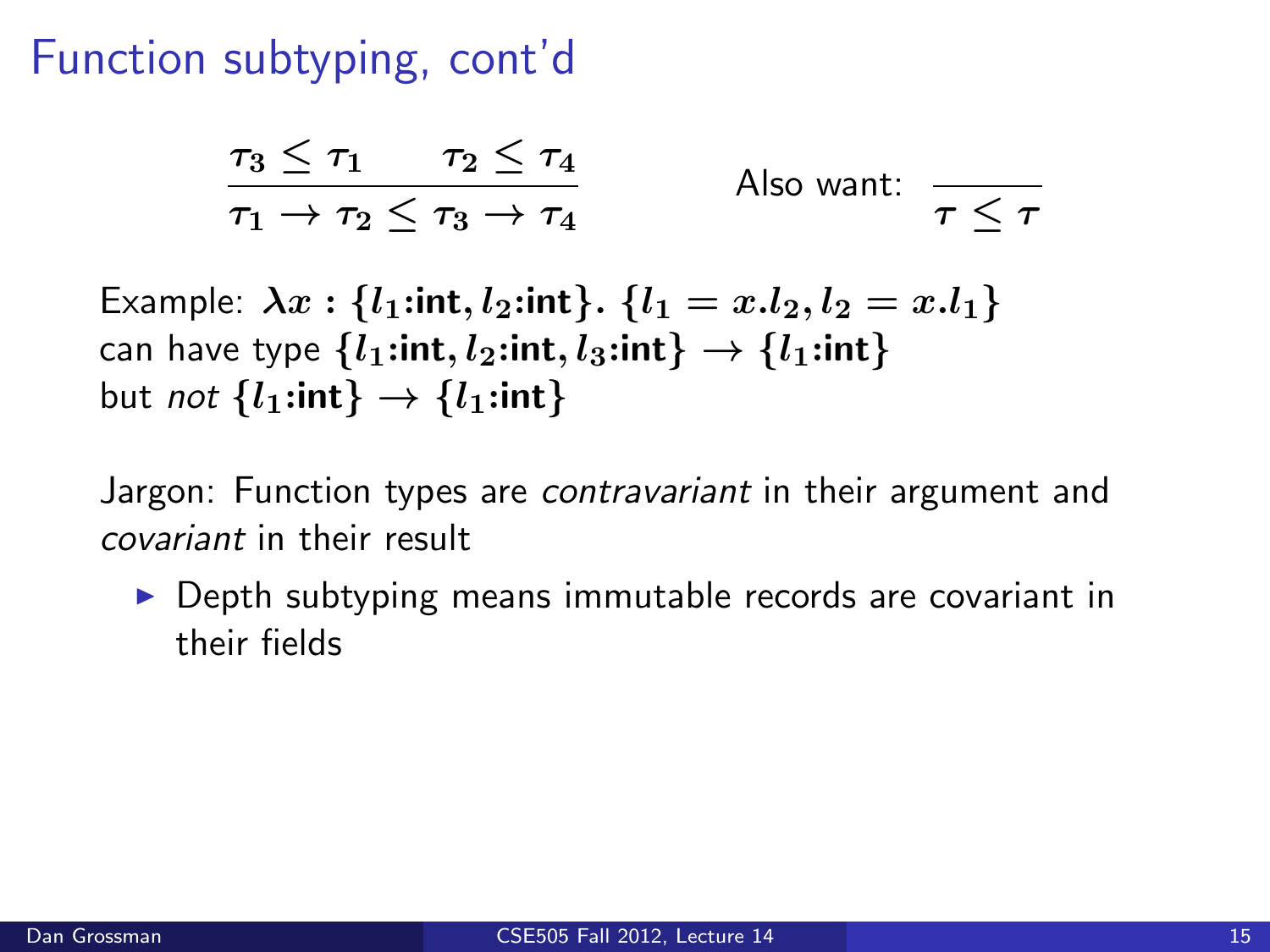## Function subtyping, cont'd

$$
\frac{\tau_3 \le \tau_1 \quad \tau_2 \le \tau_4}{\tau_1 \to \tau_2 \le \tau_3 \to \tau_4} \qquad \text{Also want:} \quad \frac{\tau_1 \le \tau_2}{\tau_1 \to \tau_2 \cdot \tau_1}
$$

Example:  $\lambda x : \{l_1 : \text{int}, l_2 : \text{int}\}\$ .  $\{l_1 = x.l_2, l_2 = x.l_1\}$ can have type  $\{l_1: \text{int}, l_2: \text{int}, l_3: \text{int}\} \rightarrow \{l_1: \text{int}\}$ but *not*  $\{l_1: \text{int}\} \rightarrow \{l_1: \text{int}\}$ 

Jargon: Function types are *contravariant* in their argument and covariant in their result

 $\triangleright$  Depth subtyping means immutable records are covariant in their fields

This is unintuitive enough that you, a friend, or a manager, will some day be convinced that functions can be covariant in their arguments. THIS IS ALWAYS WRONG (UNSOUND).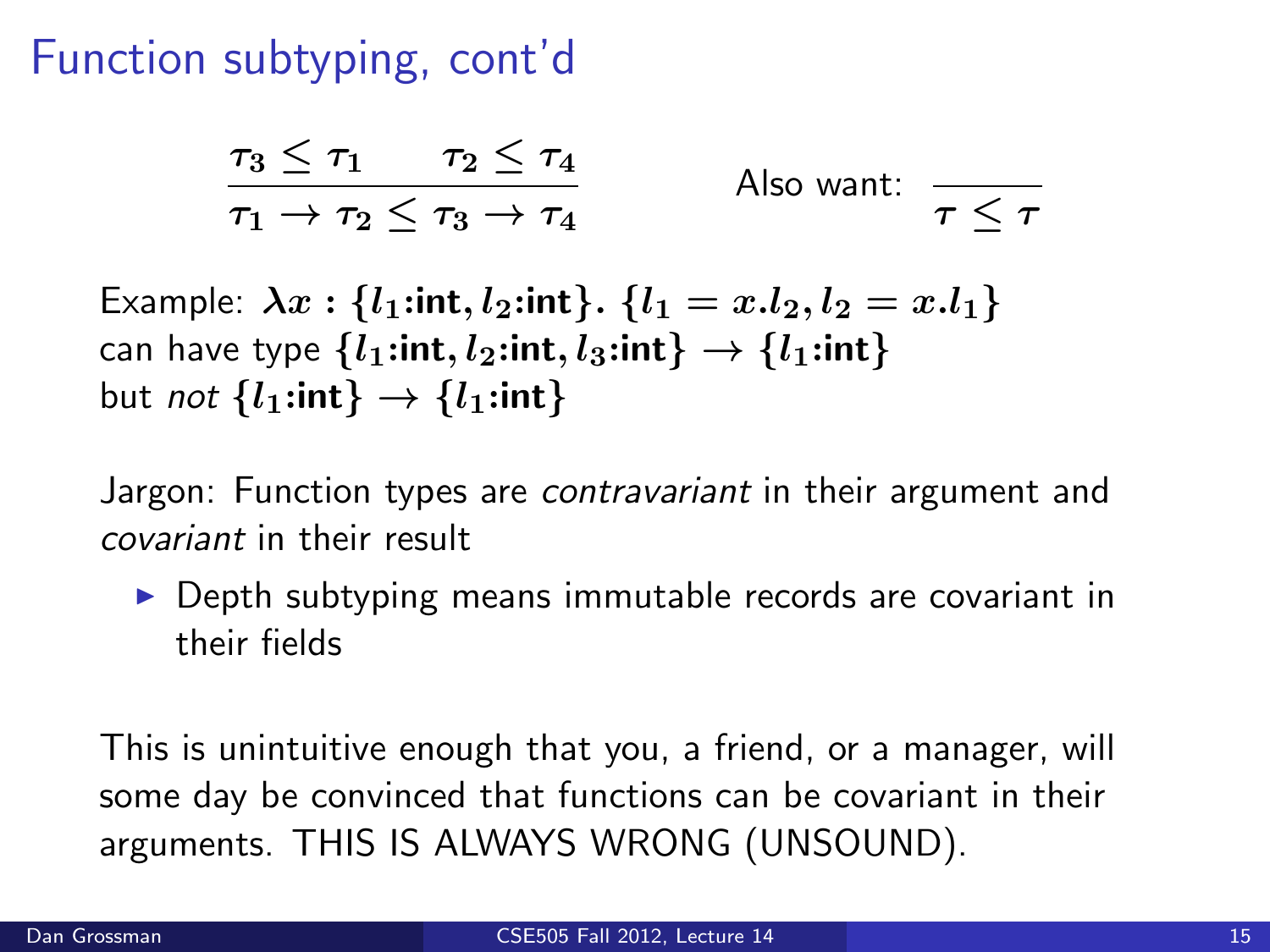# Summary of subtyping rules

$$
\frac{\tau_1 \leq \tau_2 \quad \tau_2 \leq \tau_3}{\tau_1 \leq \tau_3} \qquad \qquad \frac{\tau_2 \leq \tau_1}{\tau_1 \leq \tau_2}
$$

$$
\{l_1:\tau_1,\ldots,l_n:\tau_n,l:\tau\}\leq \{l_1:\tau_1,\ldots,l_n:\tau_n\}
$$

$$
\frac{\{l_1:\tau_1,\ldots,l_{i-1}:\tau_{i-1},l_i:\tau_i,\ldots,l_n:\tau_n\}}{\{l_1:\tau_1,\ldots,l_i:\tau_i,l_{i-1}:\tau_{i-1},\ldots,l_n:\tau_n\}}
$$

$$
\tau_i \leq \tau'_i
$$
  

$$
\{l_1:\tau_1,\ldots,l_i:\tau_i,\ldots,l_n:\tau_n\} \leq \{l_1:\tau_1,\ldots,l_i:\tau'_i,\ldots,l_n:\tau_n\}
$$
  

$$
\tau_3 \leq \tau_1 \qquad \tau_2 \leq \tau_4
$$

$$
\tau_1 \rightarrow \tau_2 \leq \tau_3 \rightarrow \tau_4
$$

Notes:

- $\triangleright$  As always, elegantly handles arbitrarily large syntax (types)
- $\triangleright$  For other types, e.g., sums or pairs, would have more rules, deciding carefully about co/contravariance of each position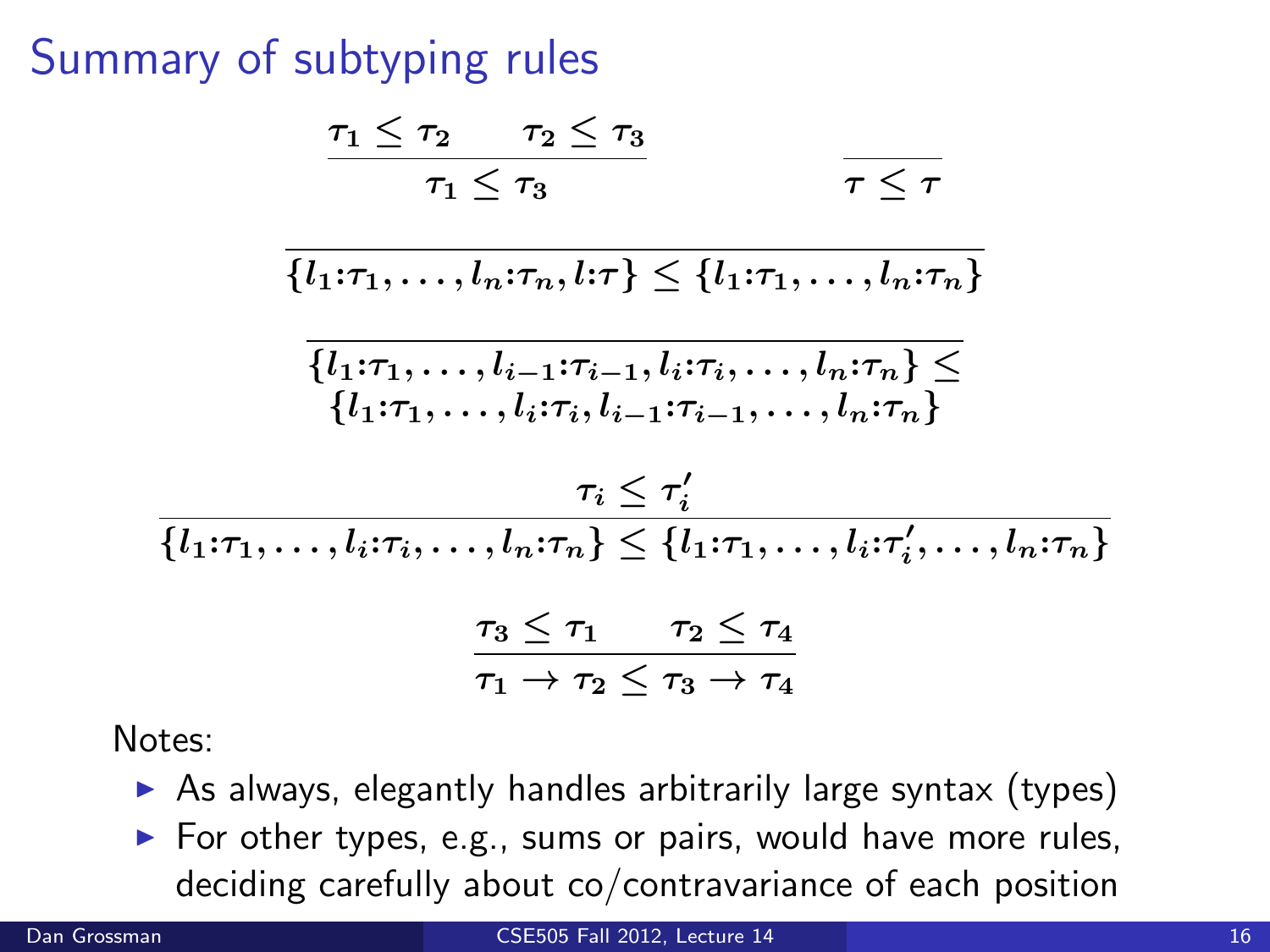#### Maintaining soundness

Our Preservation and Progress Lemmas still "work" in the presence of subsumption

 $\triangleright$  So in theory, any subtyping mistakes would be caught when trying to prove soundness!

In fact, it seems too easy: induction on typing derivations makes the subsumption case easy:

- **Progress:** One new case if typing derivation  $\cdot \vdash e : \tau$  ends with subsumption. Then  $\cdot \vdash e : \tau'$  via a shorter derivation, so by induction a value or takes a step.
- **Preservation:** One new case if typing derivation  $\cdot \vdash e : \tau$  ends with subsumption. Then  $\cdot \vdash e : \tau'$  via a shorter derivation, so by induction if  $e \to e'$  then  $\cdot \vdash e' : \tau'.$  So use subsumption to derive  $\cdot \vdash e' : \tau$  .

Hmm...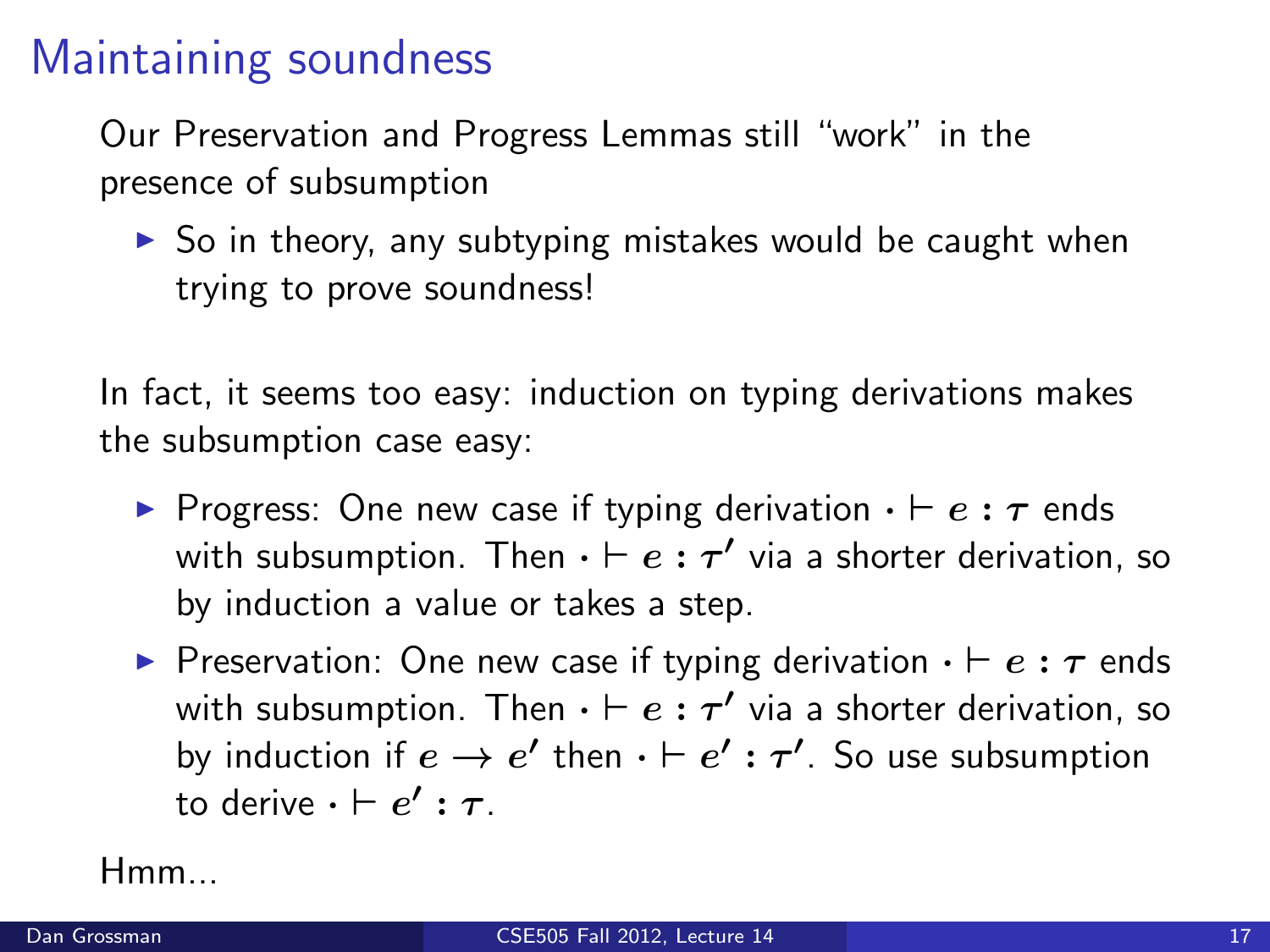# Ah, Canonical Forms

That's because Canonical Forms is where the action is:

- If  $\cdot \vdash v : \{l_1:\tau_1,\ldots,l_n:\tau_n\}$ , then v is a record with fields  $l_1, \ldots, l_n$
- If  $\cdot \vdash v : \tau_1 \rightarrow \tau_2$ , then v is a function

We need these for the "interesting" cases of Progress

Now have to use induction on the typing derivation (may end with many subsumptions) and induction on the subtyping derivation (e.g., "going up the derivation" only adds fields)

 $\triangleright$  Canonical Forms is typically trivial without subtyping; now it requires some work

Note: Without subtyping, Preservation is a little "cleaner" via induction on  $e \to e'$ , but with subtyping it's much cleaner via induction on the typing derivation

 $\blacktriangleright$  That's why we did it that way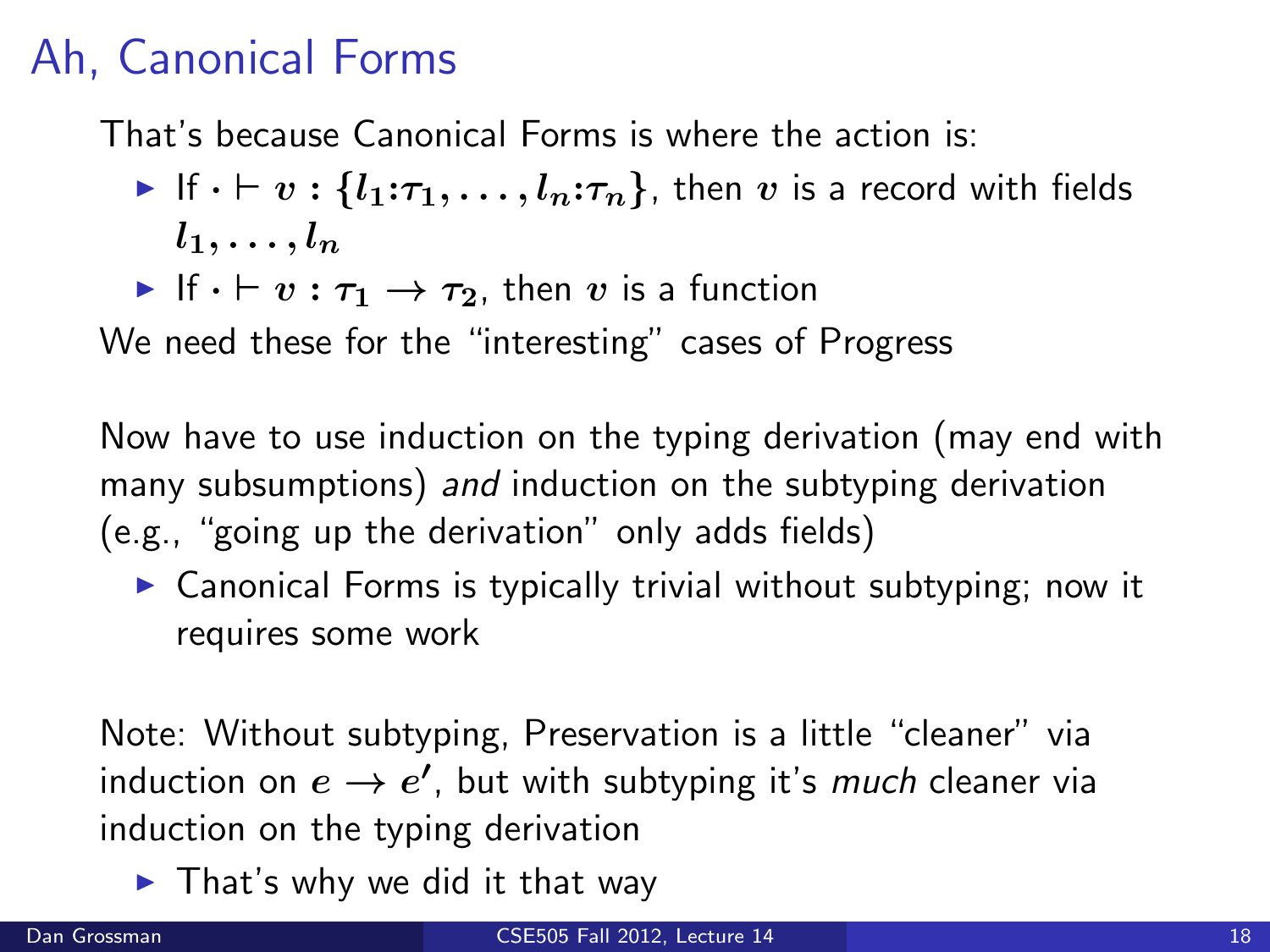## A matter of opinion?

If subsumption makes well-typed terms get stuck, it is wrong

We might allow less subsumption (e.g., for efficiency), but we shall not allow more than is sound

But we have been discussing "subset semantics" in which  $e : \tau$ and  $\tau\leq\tau'$  means  $e$  *is* a  $\tau'$ 

There are "fewer" values of type  $\tau$  than of type  $\tau'$ , but not really

Very tempting to go beyond this, but you must be very careful. . .

But first we need to emphasize a really nice property of our current setup: Types never affect run-time behavior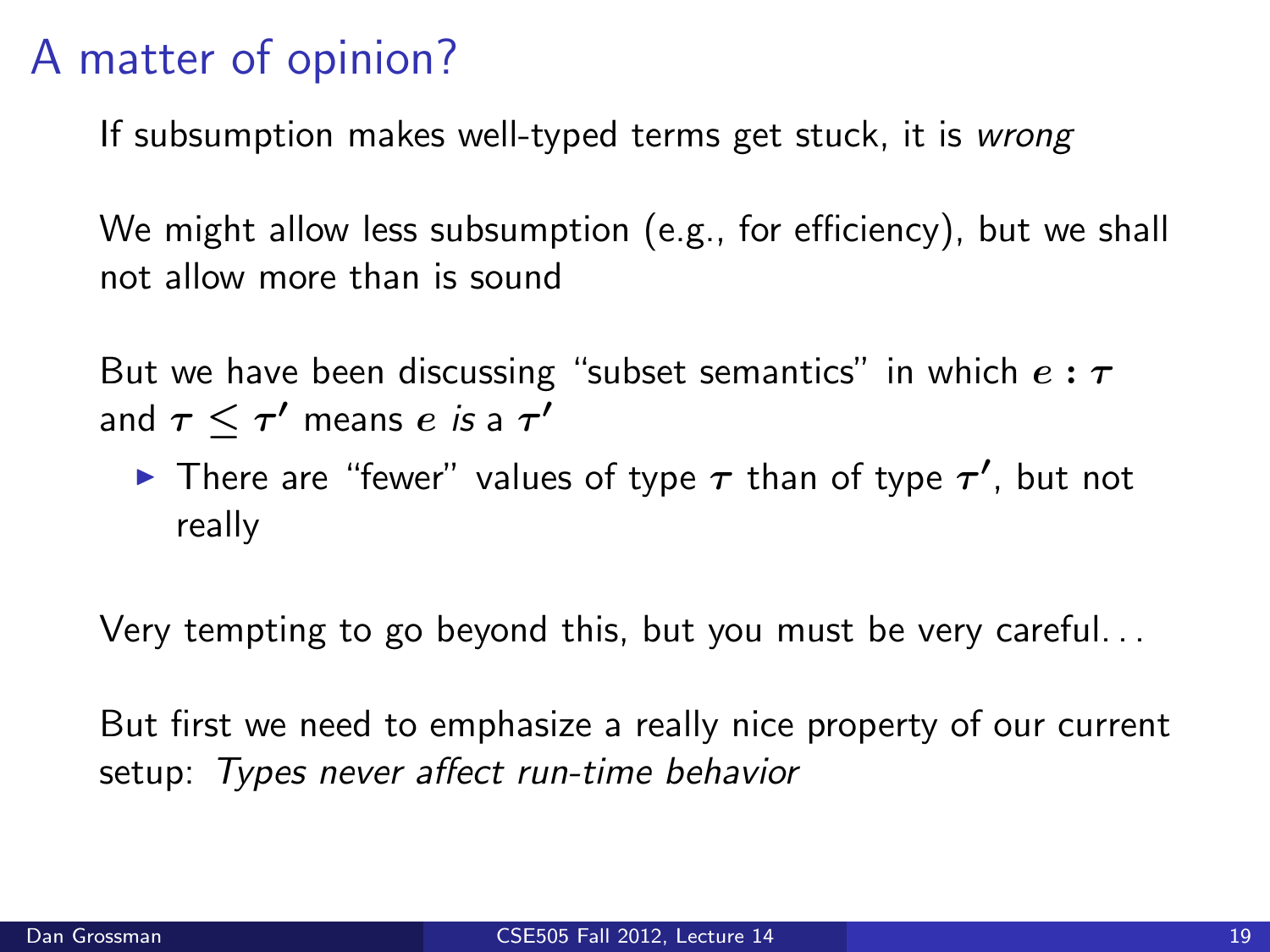#### Erasure

A program type-checks or does not. If it does, it evaluates just like in the untyped  $\lambda$ -calculus. More formally, we have:

- 1. Our language with types (e.g.,  $\lambda x: \tau.$   $e$ ,  ${\sf A}_{\tau_1+\tau_2}(e)$ , etc.) and a semantics
- 2. Our language without types (e.g.,  $\lambda x$ . e,  $A(e)$ , etc.) and a different (but very similar) semantics
- 3. An erasure metafunction from first language to second
- 4. An equivalence theorem: Erasure commutes with evaluation

This useful (for reasoning and efficiency) fact will be less obvious (but true) with parametric polymorphism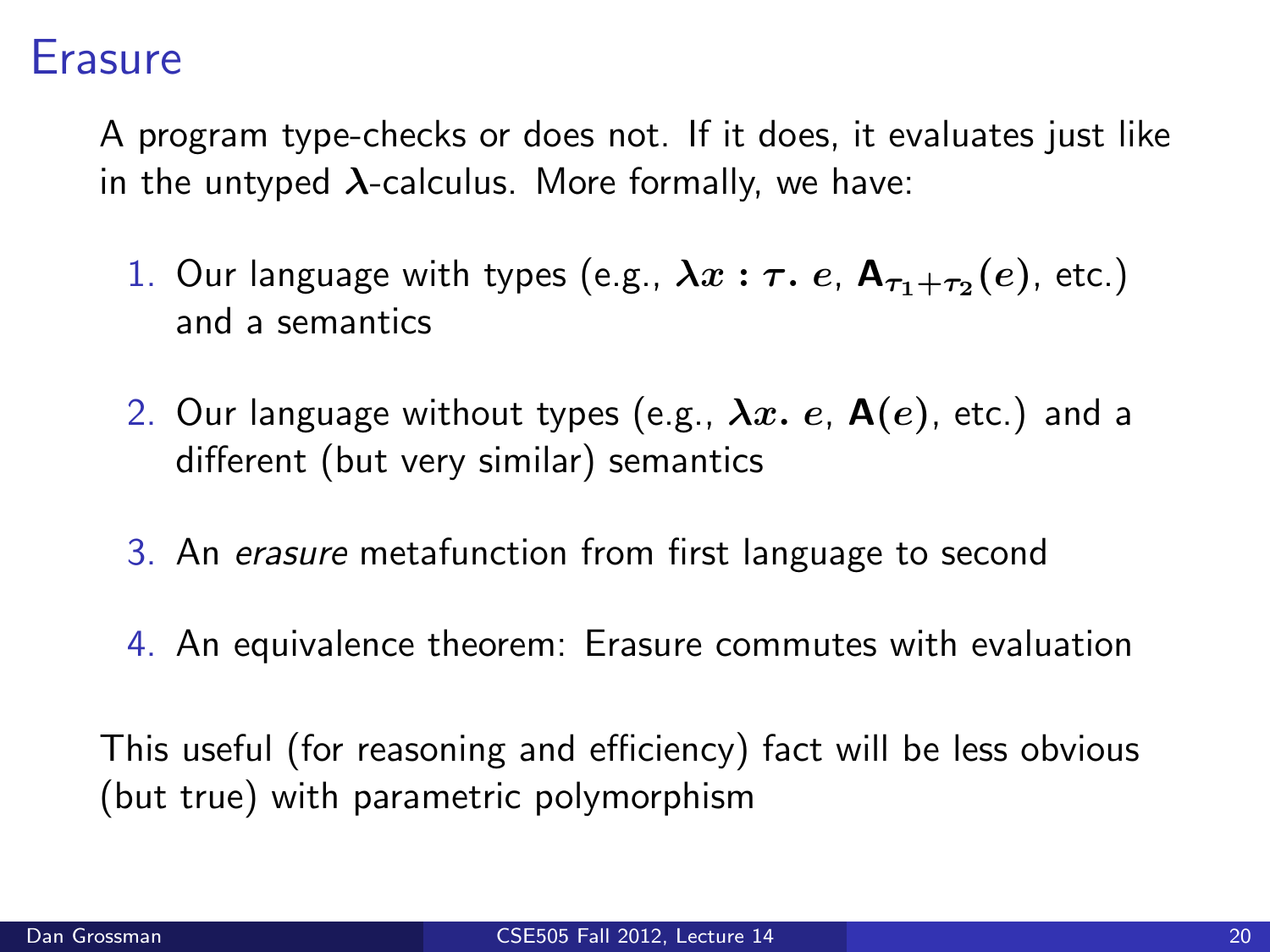# Coercion Semantics

Wouldn't it be great if...

- $\blacktriangleright$  int  $\lt$  float
- $\triangleright$  int  $\leq \{l_1:\text{int}\}$
- $\blacktriangleright$   $\tau$   $\lt$  string
- $\triangleright$  we could "overload the cast operator"

For these proposed  $\tau\leq \tau'$  relationships, we need a run-time action to turn a  $\tau$  into a  $\tau'$ 

 $\blacktriangleright$  Called a coercion

Could use float\_of\_int and similar but programmers whine about it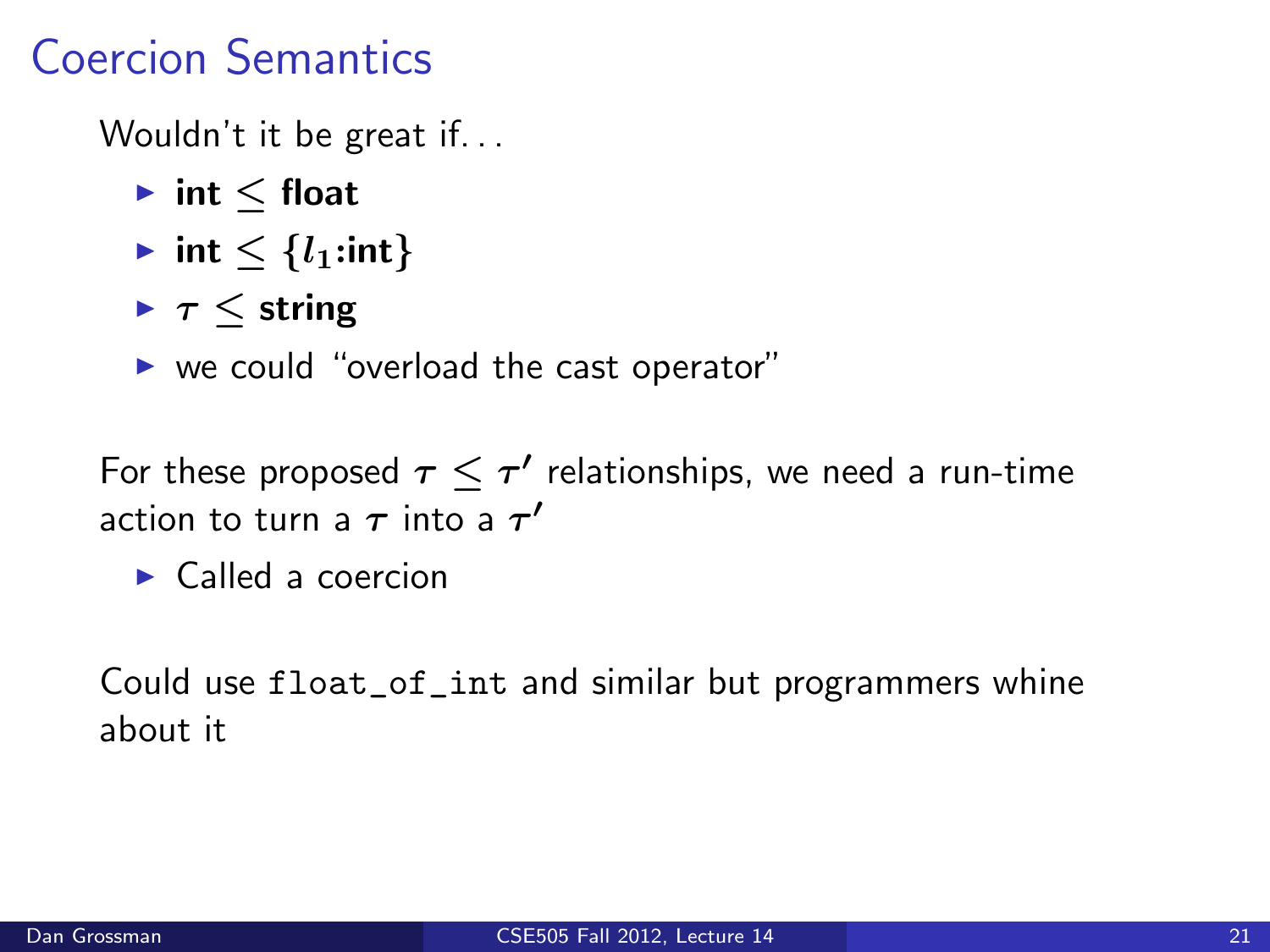## Implementing Coercions

If coercion  $C$  (e.g., float\_of\_int) "witnesses"  $\tau\leq\tau'$  (e.g.,  $\mathsf{int} \leq \mathsf{float})$ , then we insert  $C$  where  $\tau$  is subsumed to  $\tau'$ 

So translation to the untyped language depends on where subsumption is used. So it's from typing derivations to programs.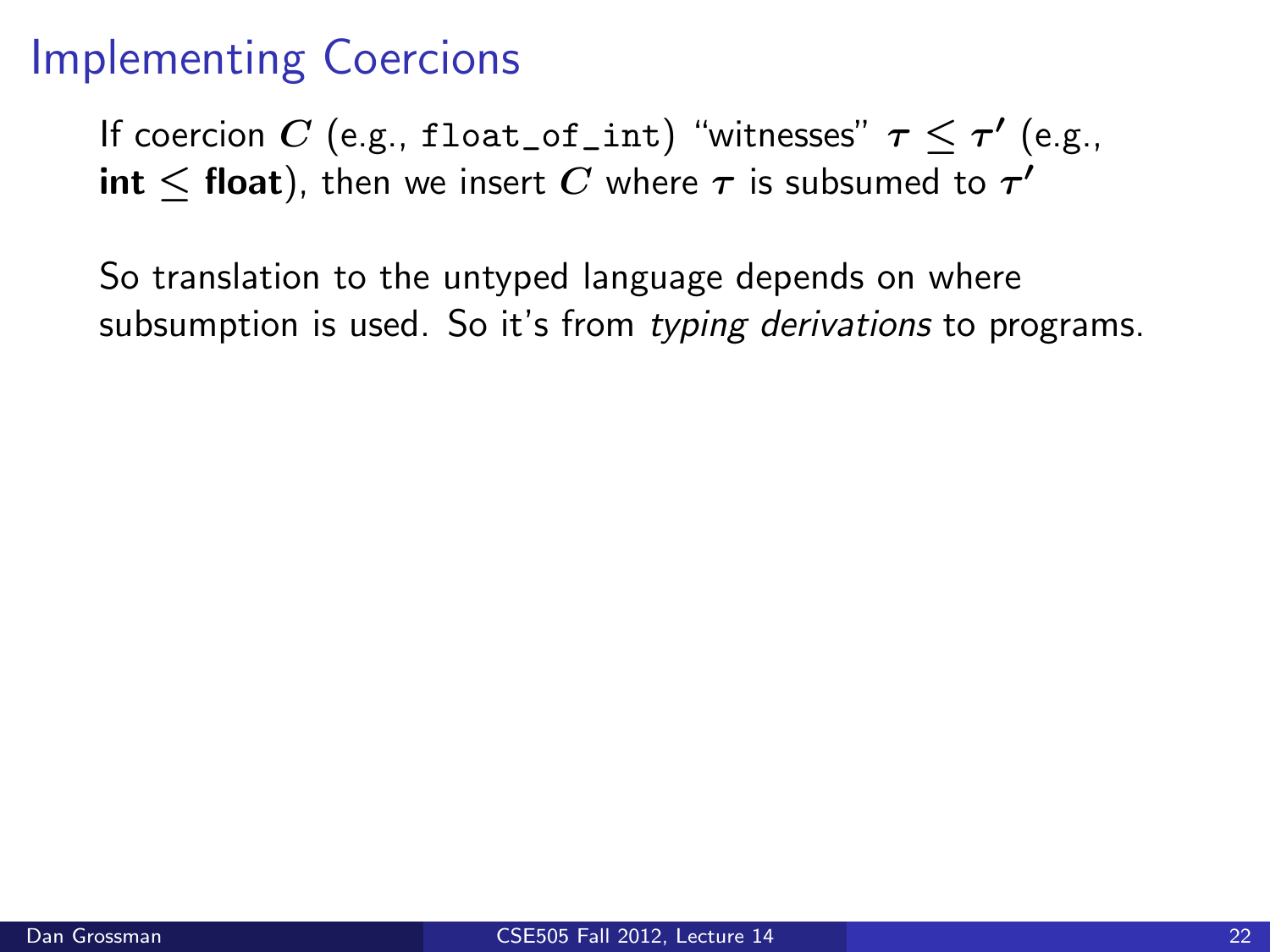# Implementing Coercions

If coercion  $C$  (e.g., float\_of\_int) "witnesses"  $\tau\leq\tau'$  (e.g.,  $\mathsf{int} \leq \mathsf{float})$ , then we insert  $C$  where  $\tau$  is subsumed to  $\tau'$ 

So translation to the untyped language depends on where subsumption is used. So it's from typing derivations to programs.

But typing derivations aren't unique: uh-oh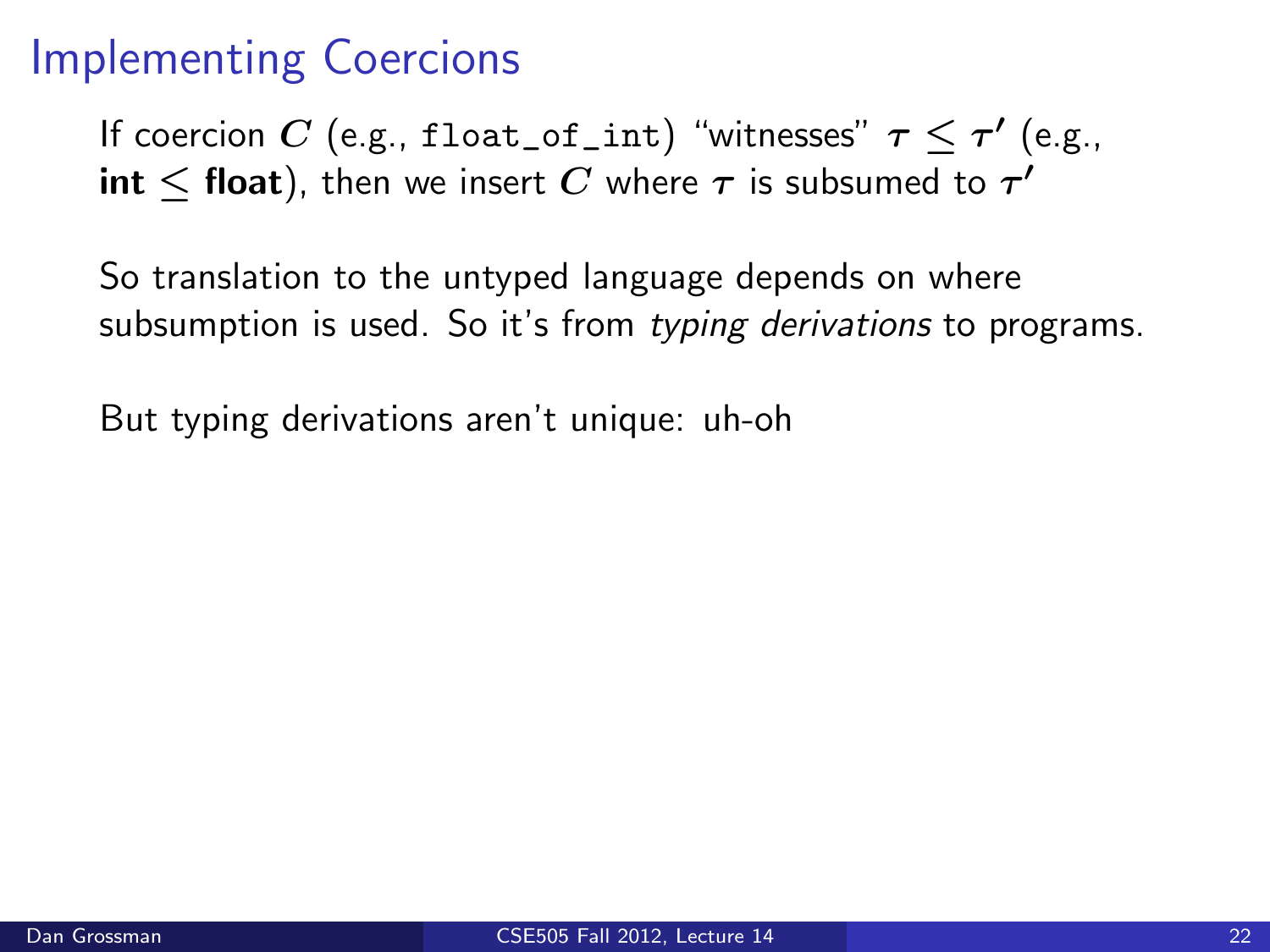# Implementing Coercions

If coercion  $C$  (e.g., float\_of\_int) "witnesses"  $\tau\leq\tau'$  (e.g.,  $\mathsf{int} \leq \mathsf{float})$ , then we insert  $C$  where  $\tau$  is subsumed to  $\tau'$ 

So translation to the untyped language depends on where subsumption is used. So it's from typing derivations to programs.

But typing derivations aren't unique: uh-oh

Example 1:

- **►** Suppose int  $\leq$  float and  $\tau \leq$  string
- $\triangleright$  Consider  $\cdot \vdash$  print\_string(34) : unit

Example 2:

- ► Suppose int  $\lt \{l_1:\mathsf{int}\}$
- $\triangleright$  Consider 34 = 34, where = is equality on ints or pointers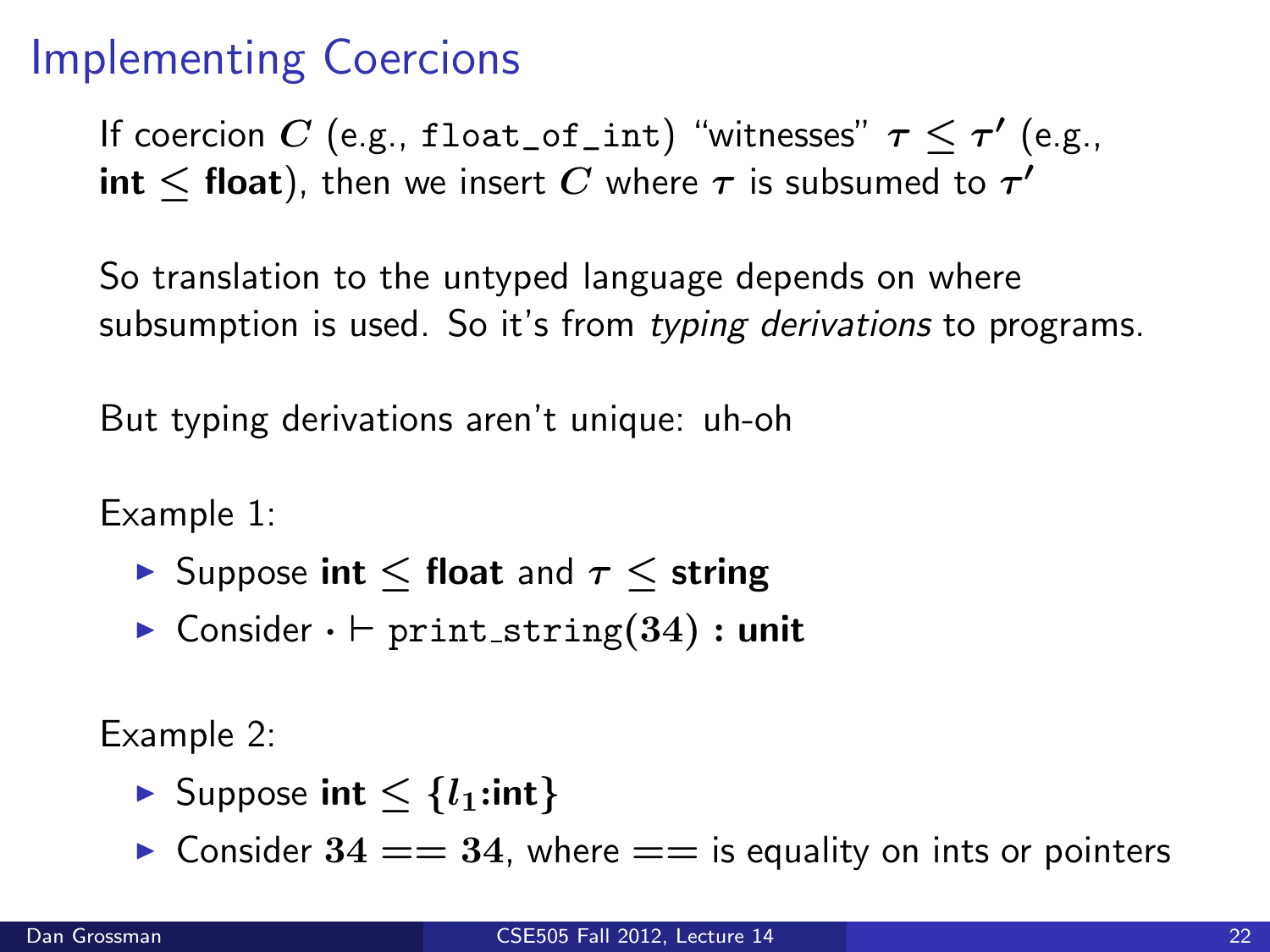#### Coherence

Coercions need to be coherent, meaning they don't have these problems

More formally, programs are deterministic even though type checking is not—any typing derivation for  $e$  translates to an equivalent program

Alternately, can make (complicated) rules about where subsumption occurs and which subtyping rules take precedence

 $\blacktriangleright$  Hard to understand, remember, implement correctly

It's a mess. . .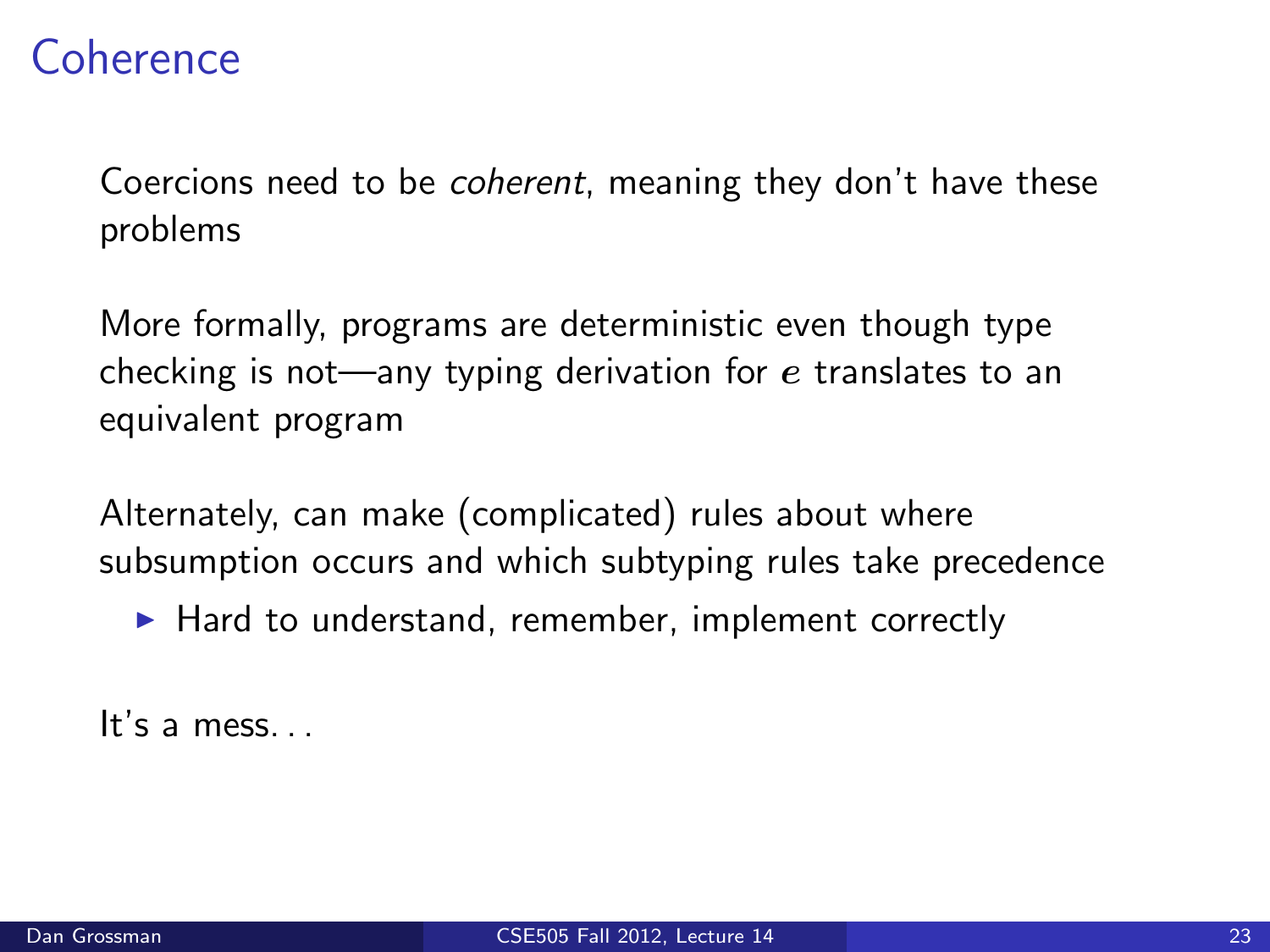# $C_{+++}$

```
Semi-Example: Multiple inheritance a la C++
class C2 \{;
class C3 \{\};
class C1: public C2, public C3 \{\};
class D {
  public: int f(class C2) { return 0; }
            int f(class C3) { return 1; }
};
int main() { return D(.) . f(C1()); }
```
Note: A compile-time error "ambiguous call"

Note: Same in Java with interfaces ("reference is ambiguous")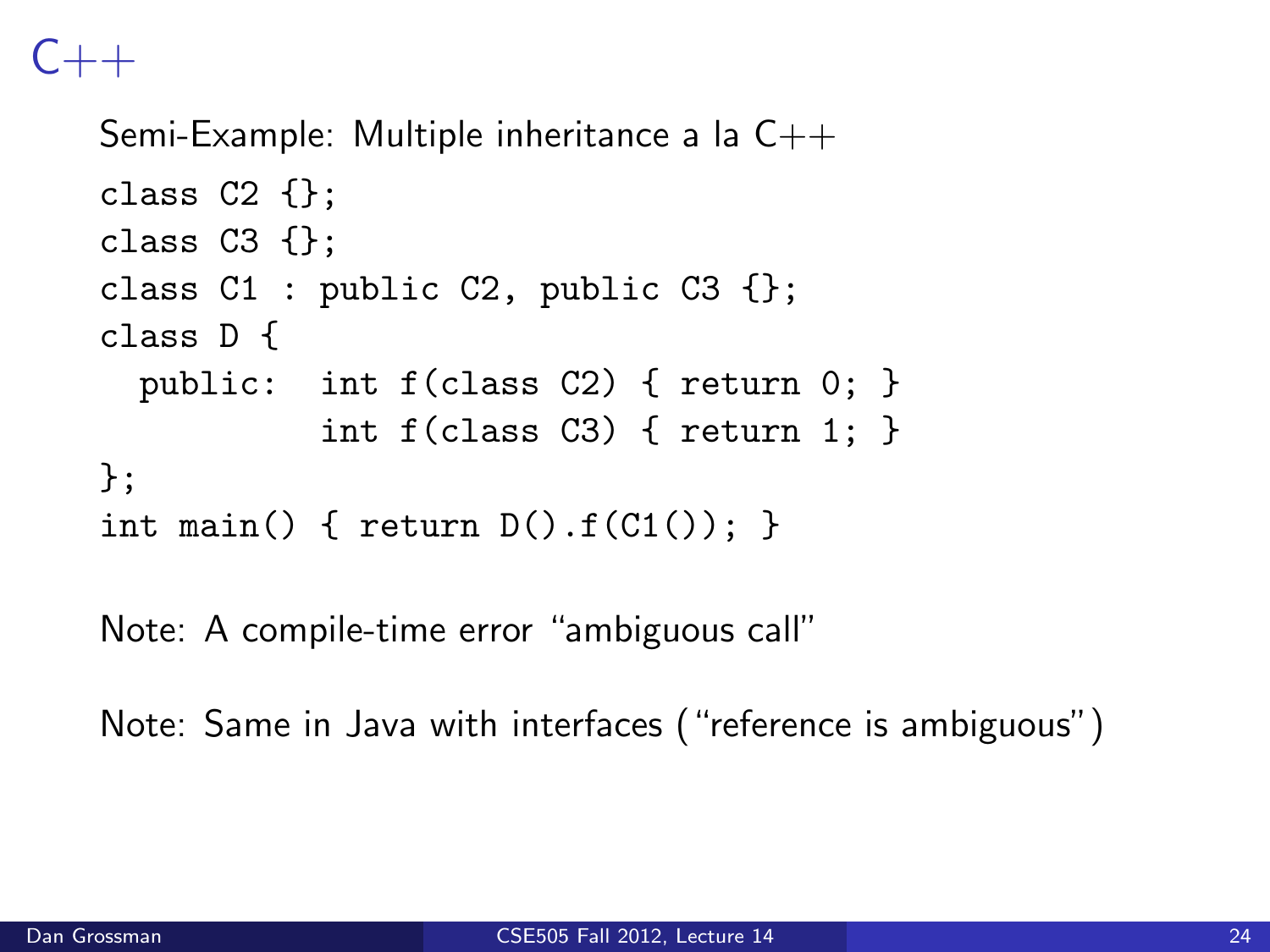#### Upcasts and Downcasts

- $\blacktriangleright$  "Subset" subtyping allows "upcasts"
- $\triangleright$  "Coercive subtyping" allows casts with run-time effect
- $\blacktriangleright$  What about "downcasts"?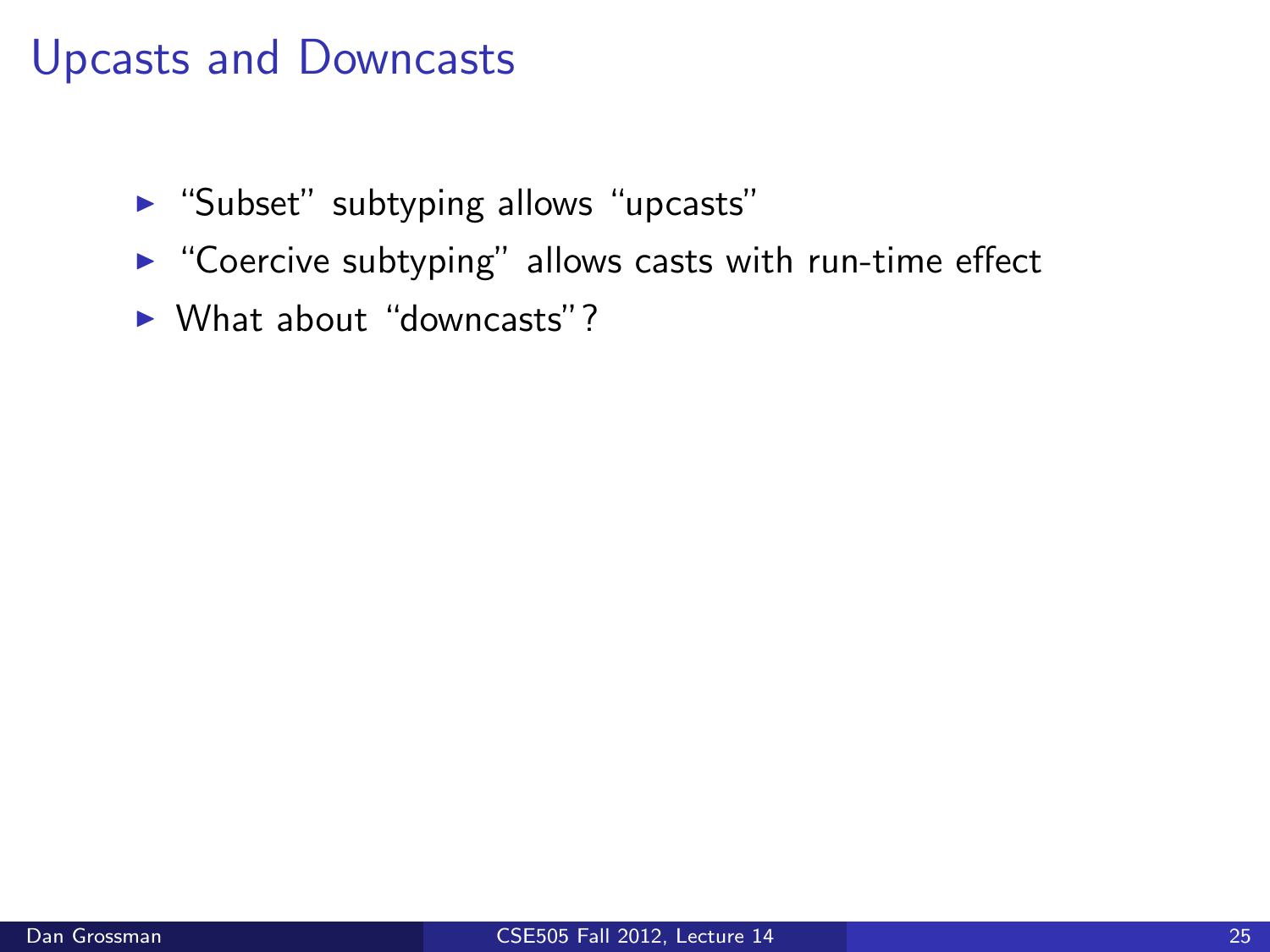#### Upcasts and Downcasts

- $\blacktriangleright$  "Subset" subtyping allows "upcasts"
- $\triangleright$  "Coercive subtyping" allows casts with run-time effect
- $\triangleright$  What about "downcasts"?

That is, should we have something like:

$$
\texttt{if\_hastype}(\tau.\mathbb{e}_1) \texttt{ then } x.~e_2 \texttt{ else } e_3
$$

Roughly, if at run-time  $e_1$  has type  $\tau$  (or a subtype), then bind it to x and evaluate  $e_2$ . Else evaluate  $e_3$ . Avoids having exceptions.

 $\blacktriangleright$  Not hard to formalize